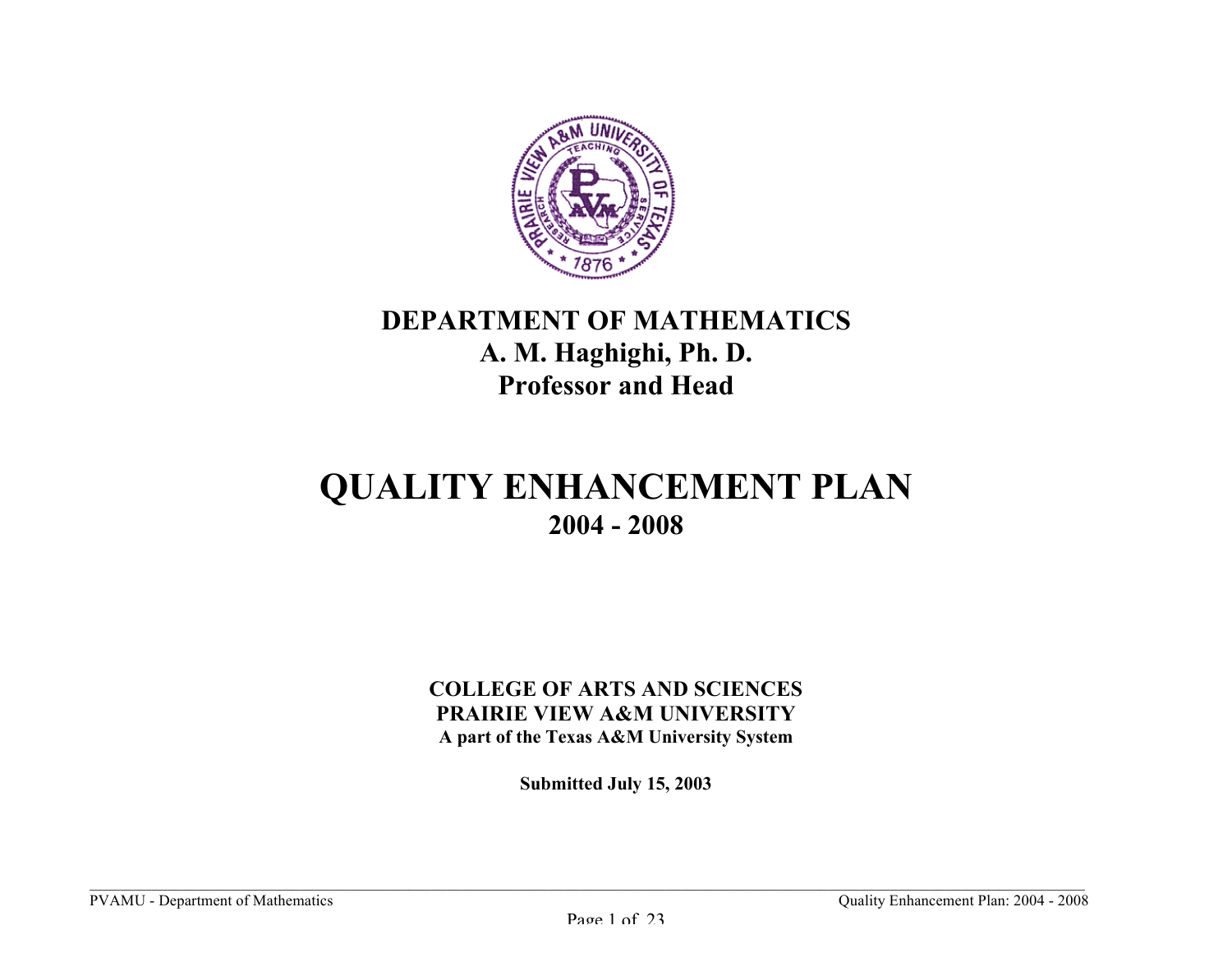## **Part One:** *Vision and Mission*

#### **IA. VISION**

The department's vision is in line with the university and the college. It is committed "to educate for professional practice and for meaningful societal participation, students of diverse backgrounds, many of whom are first generation college students from educationally and economically unserved and underserved families. The department will use all of its resources to build a very strong unit in mathematics teaching and research.

#### **IB. MISSION**

The mission of the department of mathematics is summarized in the following two statements.

- Provide quality instruction, research and outreach programs in mathematics that produce independent learners equipped with approaches to problem solving and decision-making techniques necessary to meet the challenges of their chosen careers and function in the mainstream of the communities in which they live.
- Train competent mathematics teachers and prospective mathematicians, engineers, scientists, and other mathematics based and/or related professionals with the knowledge base necessary to perform successfully in graduate and professional schools and in the world of work.

The Department of Mathematics is an instructional unit within the College of Arts and Sciences. The Department is committed to offering comprehensive programs in mathematics that will foster knowledge, stimulate research and ultimately prepare and produce graduates capable of meeting the challenges of their educational and occupational goals. Recognizing its responsibility to provide the ideal environment, quality instruction and supervision for a rich and versatile learning experience, the Department designs, implements and evaluates its programs according to the following three major functions.

- **1. Liberal Arts Function** to provide quality instructional, research and outreach programs in mathematics that will produce independent learners equipped with problem solving skills and decision-making techniques necessary to meet the challenges of their chosen careers and function effectively in the mainstream of the community in which they live.
- **2. Professional Function** that has the following two components.
	- a. To train competent mathematics teachers to serve the public and private schools in the community and at the state, national and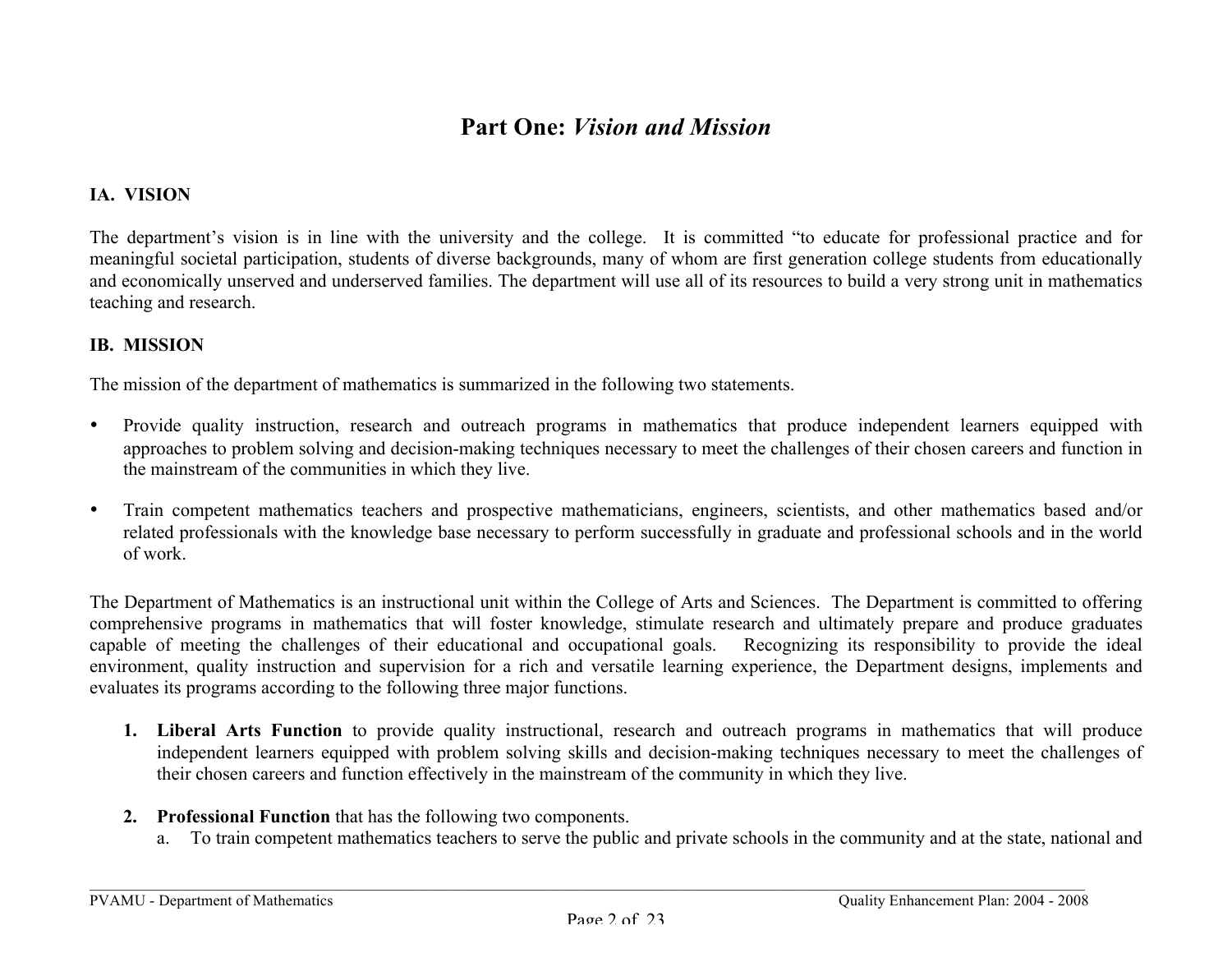international levels.

- b. To provide prospective mathematicians, engineers, and scientist and other mathematics based professionals with the knowledge base necessary to perform successfully in graduate and professional schools and in the world of work.
- **3. Outreach/Service Function** to provide positive interchange between the Department /University and the public and private sectors designed to strengthen the Department's pre-service programs while offering effective and innovative programs that will meet needs of the educational, cooperative educational and research institutions.

The Department with seventeen very experienced faculty members in pure and applied mathematics, mathematics teaching, and statistics, all holding doctoral degree, offers an innovative and comprehensive undergraduate, B.S., and graduate, M.S. (thesis & non-thesis options), degree programs in mathematics from which a major may select one of four emphasis options:

- statistics,
- pure mathematics.
- applied mathematics,
- mathematics teaching (the College of Education will identify certification requirements for teaching in the public schools)

The special emphasis options in mathematics allow students to select electives in specific areas of professional interest. Students are encouraged to be creative in putting together a course of study that will lead to the fulfillment of individual professional goals. The curricula are rigorous and demanding but flexible enough to allow students to sample several disciplines or to focus on a special interest within the major area. Faculty advisors assist each student on a continual basis to ensure proper course selection relative to career goals.

#### **IC. Relationship of Department Mission to University Mission**

The Department of Mathematics supports the University's commitment to provide equal opportunity access to a diverse student population. The Department offers quality programs and services that meet the needs and challenge students to persist at each entry point from developmental through advanced levels.

### **Part Two:** *Assessment*

### **IIA. Assessment of Performance**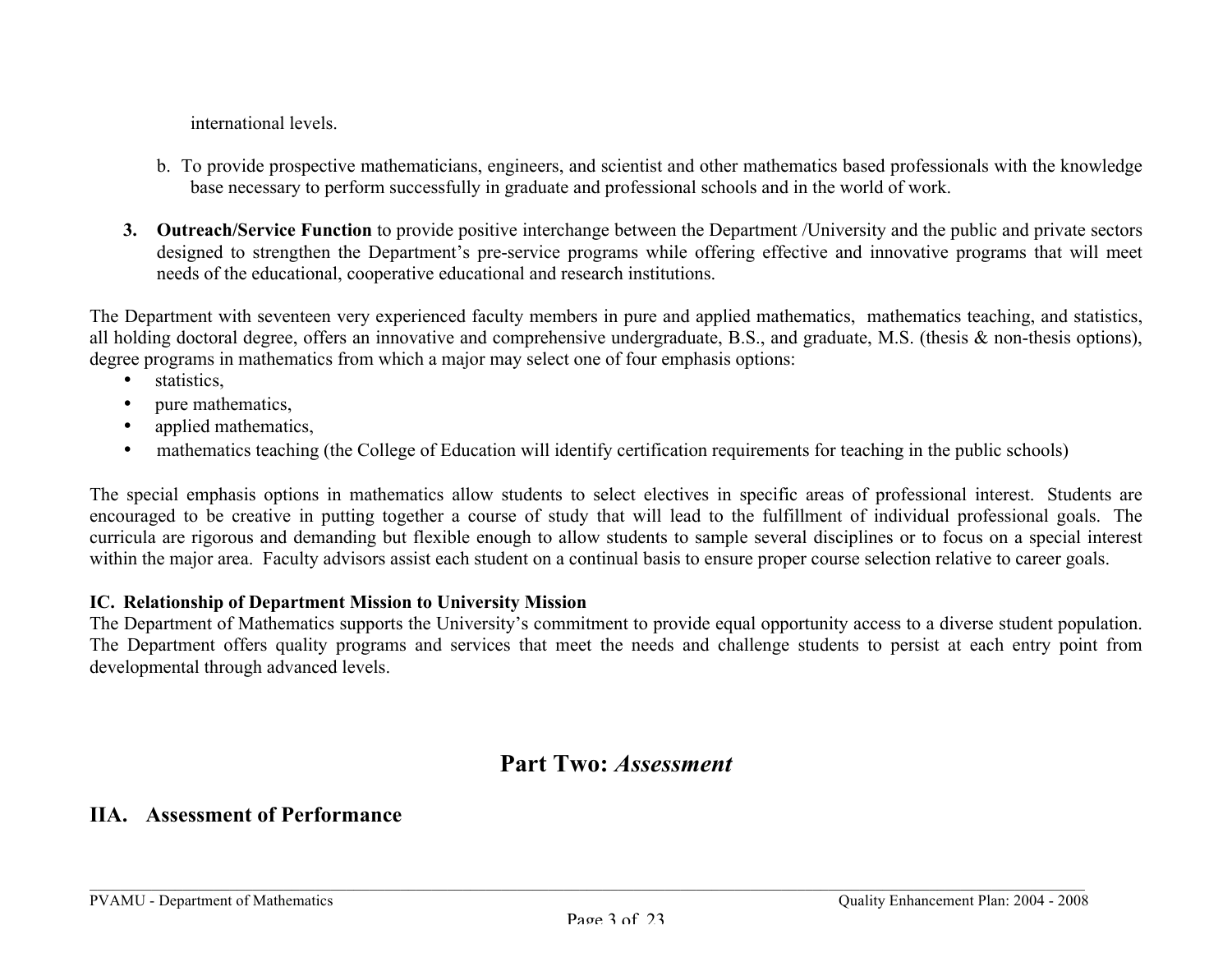#### **Baseline: Fall 2002**

To be in line with goals and objectives of the College of Arts and Sciences, the Department has set its specific goals as those of the College.

### **College Strategic Goal 1: Enhance the Quality of Instructional and Research Programs Departmental Objective 1: Assess the Effectiveness of the Mathematics Degree Programs**

|                | <b>Quantitative Outcomes</b>                                                                                   | <b>Effect of Strategies Employed</b>               |
|----------------|----------------------------------------------------------------------------------------------------------------|----------------------------------------------------|
| a.             | Development of a Plan of Action                                                                                | Completed by 9/2002                                |
| b.             | The Plan will determine the areas of student activities and accomplishments<br>in which quality will be judged | Completed by 9/2002                                |
| $\mathbf{C}$ . | The plan will be discussed in a departmental meeting for revision and<br>adoption                              | Completed by 9/2002                                |
| d.             | Obtaining necessary approvals                                                                                  | Completed by 9/2002                                |
| e.             | Standardized tests will be purchased                                                                           | Ordered, but never received                        |
|                | Development of surveys and tests                                                                               | Not completed. It was not clear what is to be done |

In addition, both undergraduate and graduate degree programs were assessed and plans are ready to be implemented.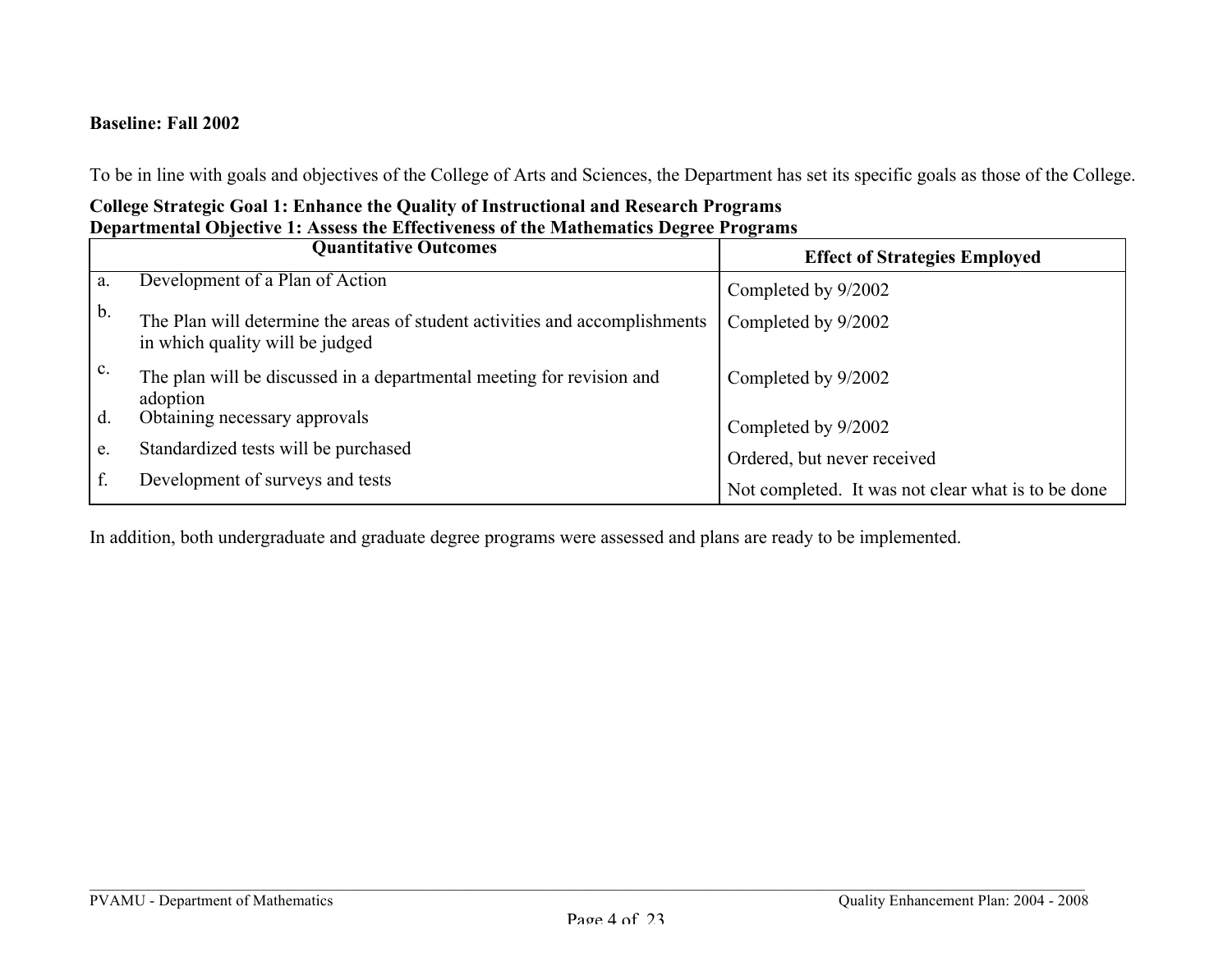|                | <b>Quantitative Outcomes</b>                                                                                                                                          | <b>Effect of Strategies Employed</b>                                                                     |  |  |  |
|----------------|-----------------------------------------------------------------------------------------------------------------------------------------------------------------------|----------------------------------------------------------------------------------------------------------|--|--|--|
| a.             | Continue reviewing and enhancing the curricula and obtain necessary<br>approvals changes                                                                              | Partially done, not enough time                                                                          |  |  |  |
| b.             | Provide access to the Internet for all faculty members                                                                                                                | Completed by 12/2002                                                                                     |  |  |  |
| $\mathbf{c}$ . | Increase the number of undergraduate research                                                                                                                         | Completed by April 2003, students made<br>presentation during the Mathematics Awareness<br>Month (April) |  |  |  |
| d.             | Provide computer and research facilities for faculty and student instruction<br>and research                                                                          | Partially completed, more equipment have been<br>ordered                                                 |  |  |  |
| e.             | Establish biweekly seminars and colloquia                                                                                                                             | Done, starting October 2002                                                                              |  |  |  |
| f.             | Increase submission of the number of grant proposals to improve the quality<br>interdisciplinary learning in mathematics, science and engineering                     | Done, compared with the year before                                                                      |  |  |  |
| g.             | Assign a course coordinator for each multi-sectioned course to make sure all<br>instructors of a course are on the same section and tests are uniform                 | Done, September 2002                                                                                     |  |  |  |
| h.             | Develop and proctor common midterm and final examinations for all multi-<br>sectioned courses                                                                         | Done, Fall 2002 and Spring 2003                                                                          |  |  |  |
| $\mathbf{1}$ . | Maintain a Course Folio for each course taught (built up continuously<br>during the semester) to include: Gradebook, assignments $\&$ exams on file in<br>Main Office | Done, Fall 2002 and Spring 2003                                                                          |  |  |  |
| j.             | Increase the library holding of books and journals                                                                                                                    | Done, Fall 2002 and Spring 2003                                                                          |  |  |  |
| k.             | Support faculty professional development such attending conferences,<br>submission of papers and writing grant proposals                                              | Done, Helped financially and by giving faculty<br>release time                                           |  |  |  |
| Ι.             | Complete departmental procedure for filling a forthcoming faculty vacancy                                                                                             | Done, The search is now in process                                                                       |  |  |  |

#### **College Strategic Goal 1: Enhance the Quality of Instructional and Research Programs Departmental Objective 2: Improve Mathematics Teaching, Learning and Research**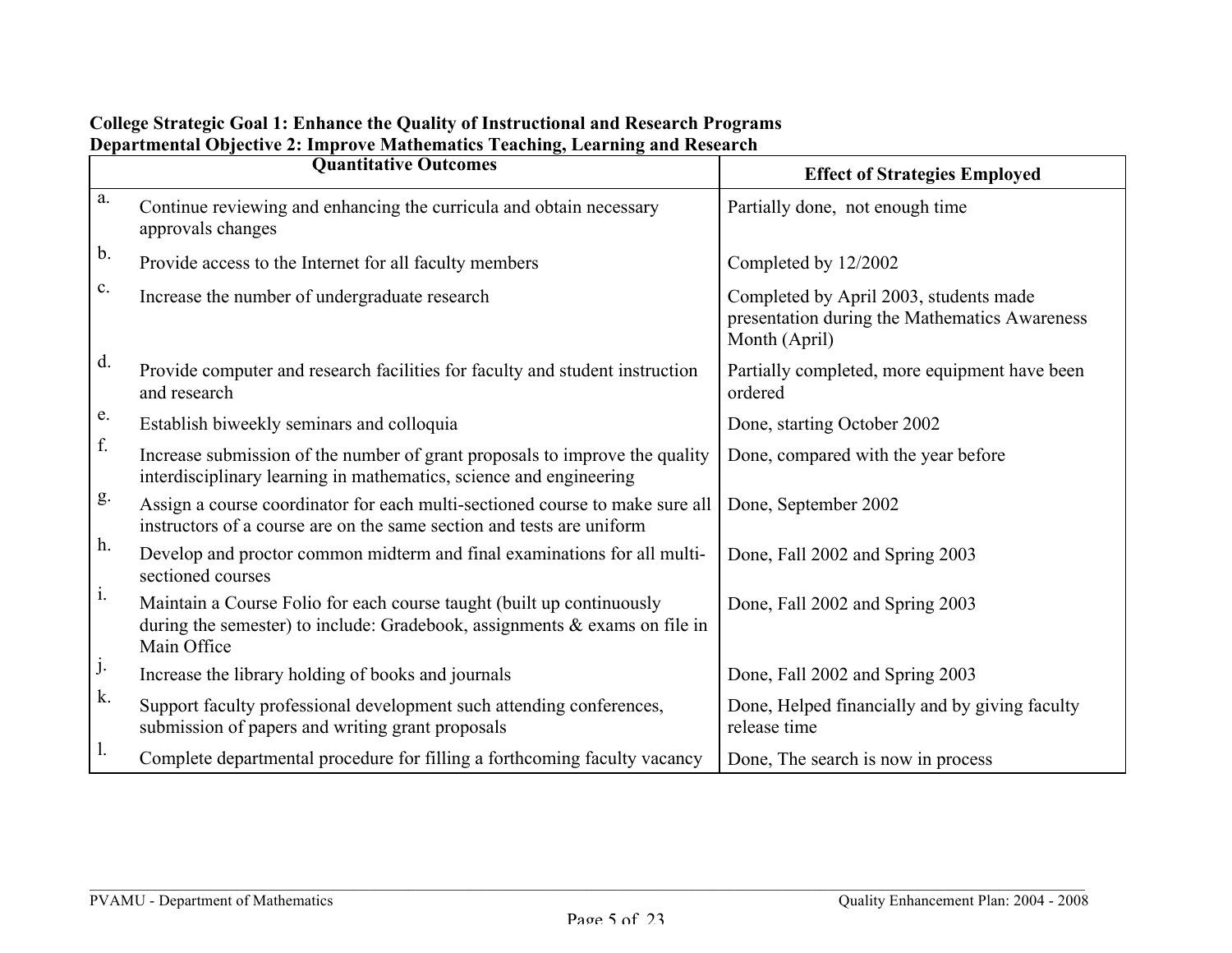#### **College Goal 2. Increase Recruitment and Retention**

### **Department Objective 3: Increase the number of undergraduate and graduate majors**

|                | <b>Quantitative Outcomes</b>                                                                                                                                                                                                                                               | <b>Timelines</b>      |
|----------------|----------------------------------------------------------------------------------------------------------------------------------------------------------------------------------------------------------------------------------------------------------------------------|-----------------------|
| a.             | Update brochures and recruitment materials                                                                                                                                                                                                                                 | Done by December 2002 |
| b.             | Identify talented junior and senior undergraduates in mathematics across the<br>state and the nation, using the Student SAT Search                                                                                                                                         | Not completed         |
| $\mathbf{c}$ . | Contact selected talented high school rising seniors                                                                                                                                                                                                                       | Not completed         |
| d.             | Visit some high schools in the neighboring area, across the state and the<br>nation in classrooms, college night, and district recruitment conferences,<br>using the list of students with expressed interest in the mathematics and/or<br>science or engineering at PVAMU | Partially done        |
| e.             | Submit a proposal to provide scholarships/assistantship for Majors                                                                                                                                                                                                         | Partially done        |

#### **College Strategic Goal 3: Integrate Technology in the Curriculum of every Degree Program Department Objective 4: Enhance Technology Integration in Mathematics Curriculum**

|                | <b>Quantitative Outcomes</b>                                                                                                                         | <b>Timelines</b>                                                          |
|----------------|------------------------------------------------------------------------------------------------------------------------------------------------------|---------------------------------------------------------------------------|
| a.             | Train five students in the use of Maple Software to assist in Calculus<br>Laboratory                                                                 | Done, Spring 2003                                                         |
| $\mathbf{b}$ . | Upgrade the departmental web site with faculty access to creating and<br>updating web pages                                                          | Partially done, waiting to receive help from the<br>College's IT person   |
| $\mathbf{c}$ . | Create Web Pages for each Faculty member to include at least one course<br>syllabus, homework, homework solutions, practice exams, useful links etc. | Partially done                                                            |
| d.             | Secure Software for interactive online help such as NetTutor and Interwise                                                                           | Not completed, waiting to see if the University<br>College may provide it |
| e.             | Provide training of WebCT for one faculty member                                                                                                     | Completed, December 2002                                                  |
| f.             | Prepare one course for online presentation                                                                                                           | Done                                                                      |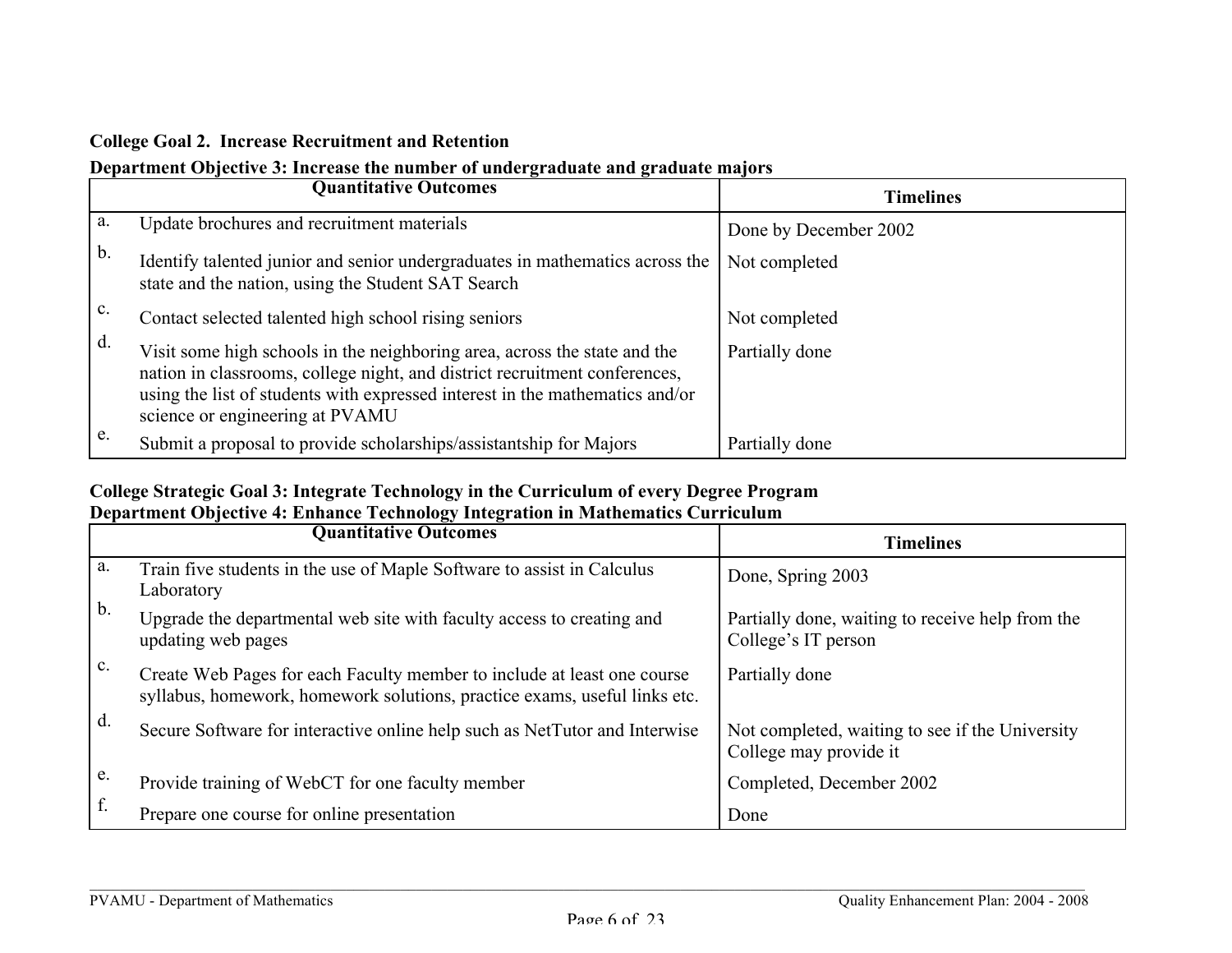### **Part Three:** *Azimuth Crosswalk* **Strengths and Weaknesses**

#### *Azimuth # 1 – Foster Collaboration Among System Institutions*

#### *A-1-1 What strengths does the unit possess that can foster attainment of the ideals expressed in the above azimuth?*

- $\rightarrow$  Current collaborative efforts: The department is engaged in a collaborated effort to a new teaching method of College Algebra. The program is part of the Contemporary College Algebra grant at West Point Military Academy, Dr. Don Small, PI. Other faculty members from other TAMU's System institutions are involved including one from the TAMU-Corpus Christi.
- $\rightarrow$  The department hosts the TxCETP representative in the University.
- $\rightarrow$  The departments' Undergraduates from the four-track Mathematics Program will be prepared to qualified for admission into our own graduate program as well as other graduate schools in mathematics, mathematics teaching, engineering, computer science, and biostatistics.
- $\rightarrow$  The departments' Graduates from the four-track Mathematics Program will be prepared to qualified for admission into Ph. D. programs in mathematics, mathematics teaching, engineering, computer science, and biostatistics, including our university's newly established Electrical Engineering.

#### *A-1-2 What weaknesses does the unit possess that could lessen its chances of contributing to the realization of the outcomes expected in the Azimuth?*

- $\rightarrow$  Lack of time and funding for faculty travel and professional development
- $\rightarrow$  Heavy teaching loads (minimum of twelve hours with additional duties)
- $\rightarrow$  Lack of funding for faculty exchanges among System institutions

#### *A-1-3 List actions that the unit and/or the University can take to remediate any weakness(es) cited above.*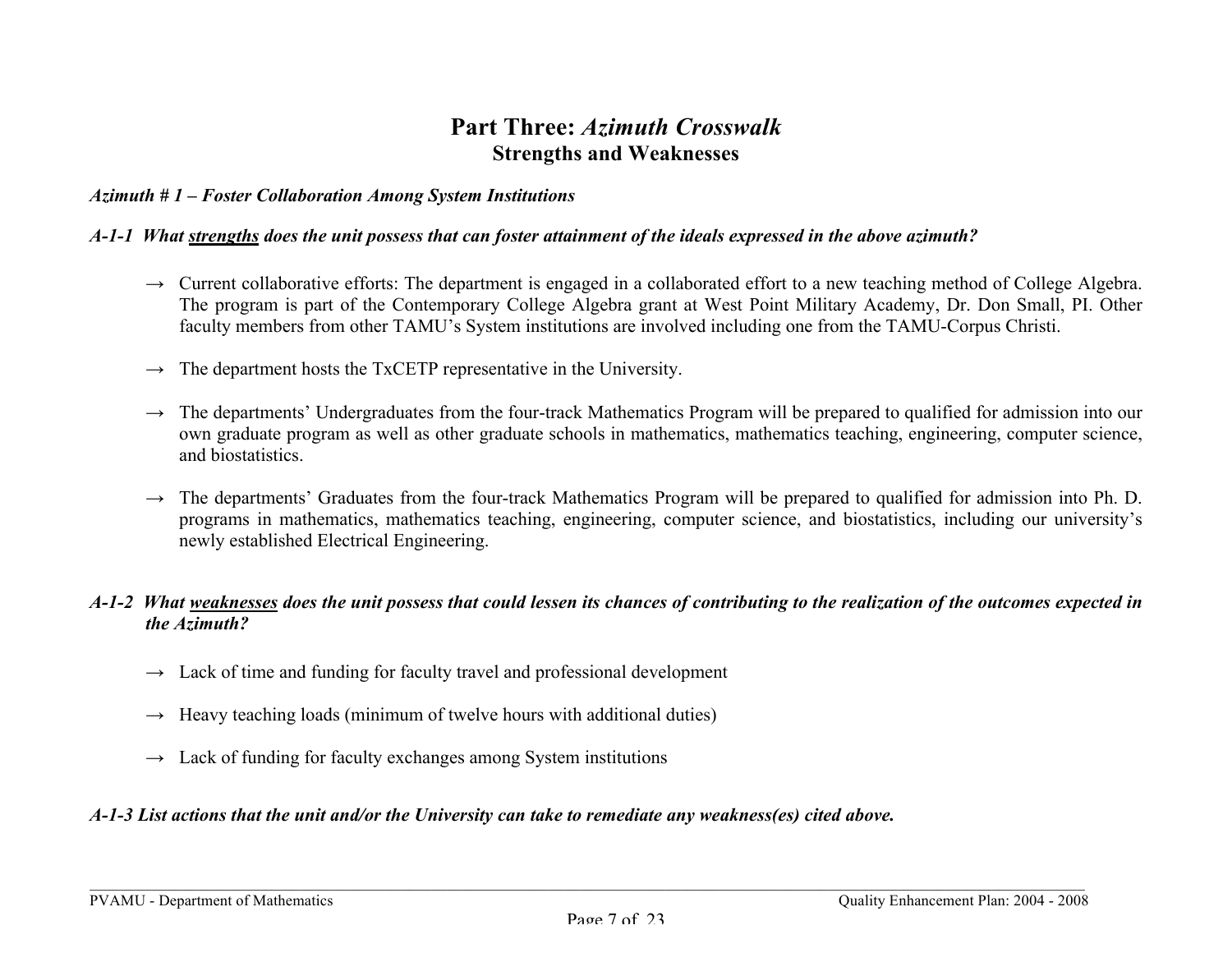- $\rightarrow$  Provide funding for sabbaticals and faculty exchanges.
- $\rightarrow$  Provide faculty exchange policy among the System institutions for research and proposal writing.
- Include inter-system collaborations, such as participation in the Regents' Initiative, a part of the faculty evaluations, and their promotion/tenure process.

#### *Azimuth # 2 – Provide Educational Access and Excellence and Nurture Educational Success.*

#### *A-2-1 What strengths does the unit possess that can foster attainment of the ideals expressed in the above azimuth?*

- $\rightarrow$  Demonstrated success in educating and placing minorities and other underrepresented groups, especially African Americans.
- $\rightarrow$  Established partnerships with selected high schools and community colleges resulting from participation in the Regents' Initiative (the Academic Roadmap Project)
- $\rightarrow$  A graduate and an undergraduate four-track mathematics degree programs in the department offer more choices to students to pursue advanced degrees or professional careers.
- $\rightarrow$  State-of-the-art mathematics research laboratory for faculty and student use is in process of completion.
- $\rightarrow$  Web-assisted instruction and learning at the freshman and sophomore level mathematics courses
- $\rightarrow$  Mathematics tutorial lab for under graduate students attended by the faculty throughout the working days
- $\rightarrow$  Providing evening and Saturday classes for graduate students
- $\rightarrow$  Providing graduate assistantship to attract students in the graduate program in mathematics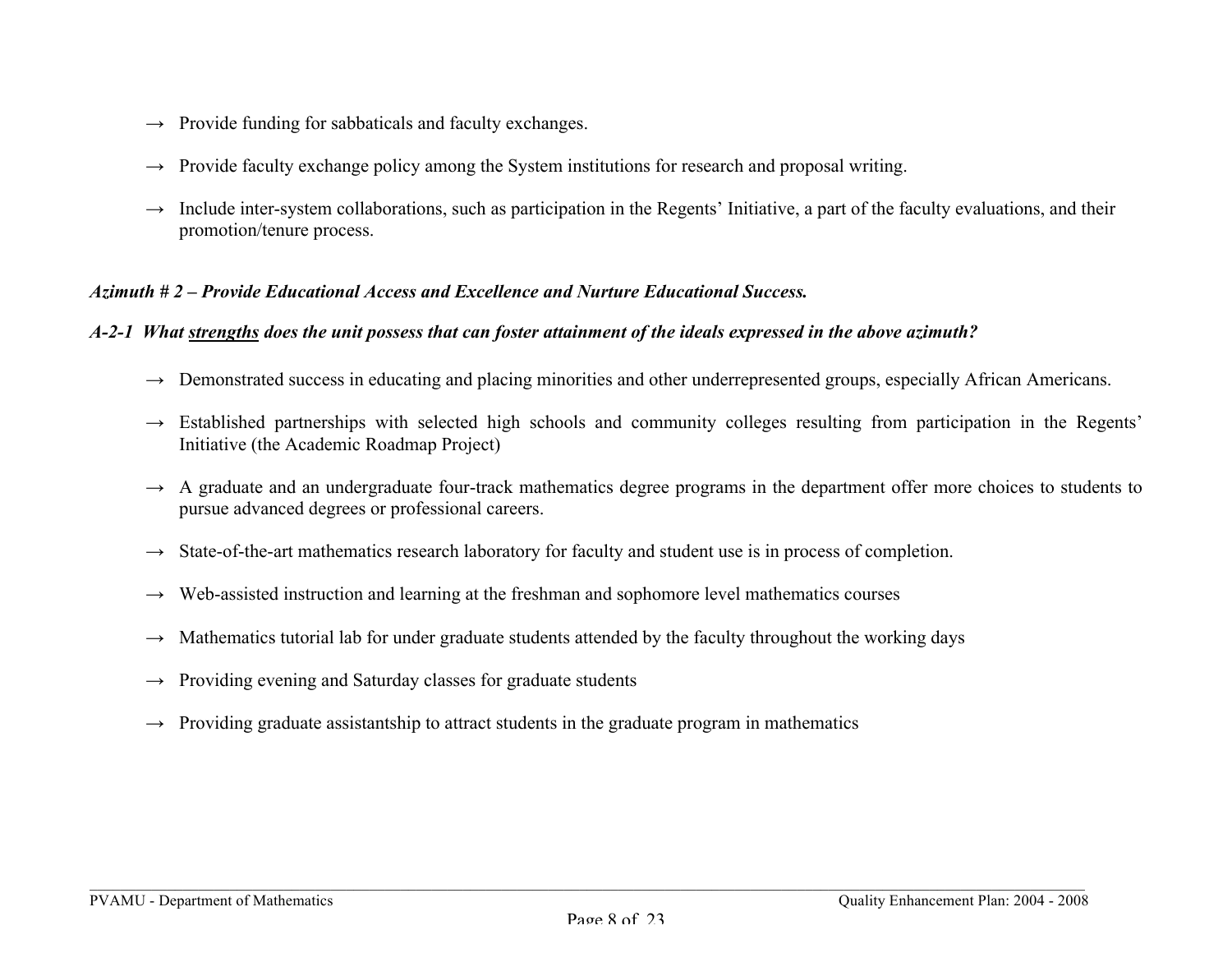#### *A-2-2 - What weaknesses does the unit possess that could lessen its chances of contributing to the realization of the outcomes expected in the azimuth?*

- *→* Inadequate fund for graduate assistantship
- *→* Inadequate seed money for faculty research
- *→* Lack of funding for student teaching assistants to assist in running and maintaining the math tutorial lab and math research lab.

#### *A-2-3 - List actions that the unit and/or the University can take to remediate any weakness(es) cited above?*

- *→* Provide funding for student teaching assistants to assist in running and maintaining the labs.
- $\rightarrow$  Provide opportunities for training of faculty and staff in improved instructional techniques and technology integration.
- *→* Provide more funding for graduate assistantships.

#### *Azimuth #3 – Increase the Value of Our Academic Programs*

#### *A-3-1 What strengths does the unit possess that can foster attainment of the ideals expressed in the above azimuth?*

- $\rightarrow$  Emphasizing on the statistics and applied tracks of the 4-track program in mathematics should enhance the entry of mathematics majors into professional degree programs as well as enhancing the workforce pool for Texas and the nation.
- $\rightarrow$  The mathematics research lab should prepare the students on state-of-the-art technology tools.
- $\rightarrow$  Inclusion of students in research.
- $\rightarrow$  Web-integrated textbooks and other learning materials.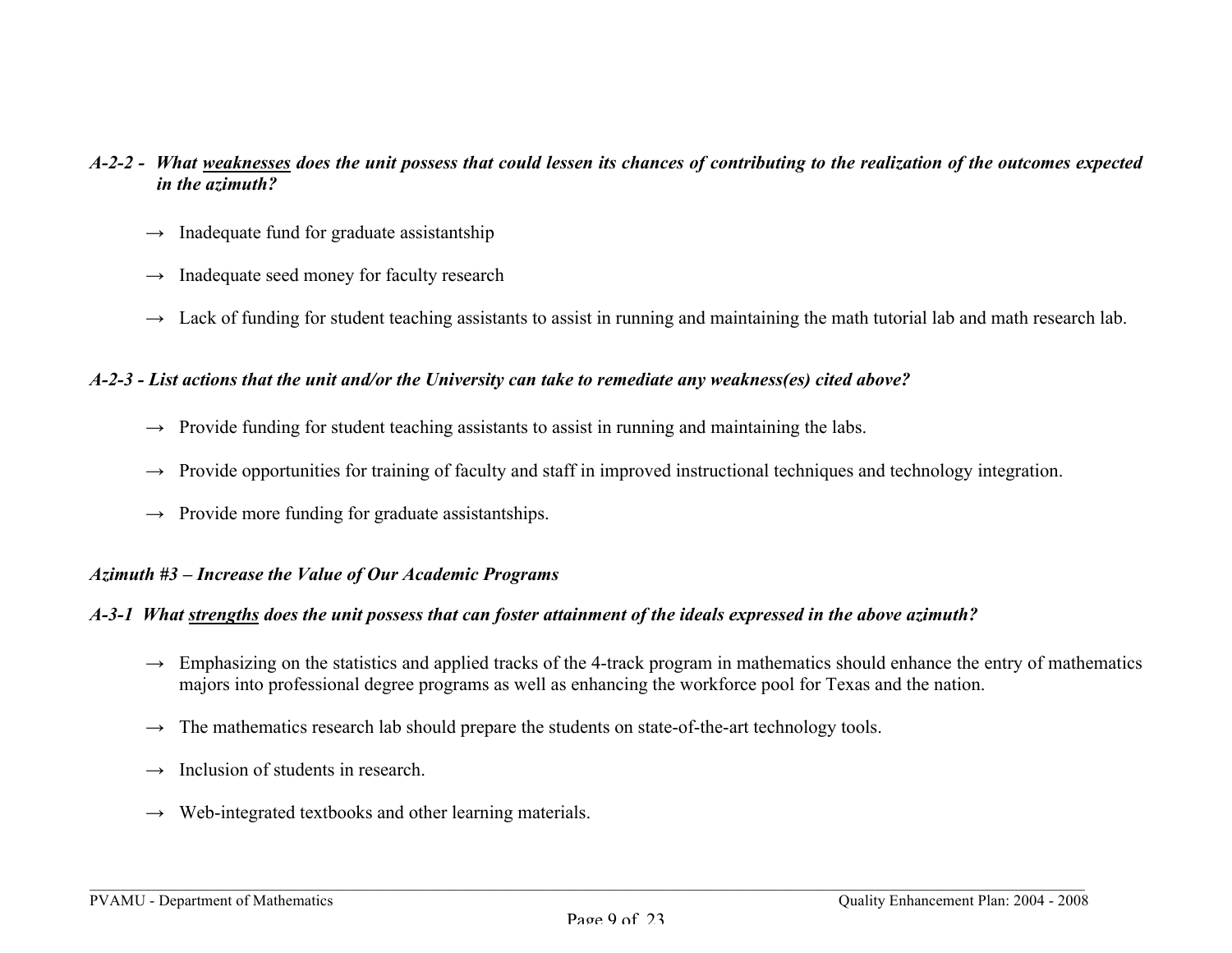#### *A-3-2 What weaknesses does the unit possess that could lessen its chances of contributing to the realization of the outcomes expected in the azimuth?*

- *→* Low number of mathematics undergraduate and graduate majors. However, this is a uniform trend across the US.
- $\rightarrow$  Inadequate faculty training in new technologies and instructional techniques.
- $\rightarrow$  Inability to offer variety of upper level and graduate courses.

#### *A-3-3 List actions that the unit and/or the University can take to remediate any weakness(es) cited above.*

- → Provide funding and opportunities for enhanced student recruitment.
- $\rightarrow$  Organize high school visits to the campus so that each department has a chance to publicize and market its program.
- → Provide training to faculty so that they will begin to incorporate new instructional styles and technologies into their teaching.
- $\rightarrow$  Encourage, recognize and reward faculty who promote and sustain this azimuth by incorporating new and emerging concepts into their teaching and mentoring, incorporate technology, etc.
- $\rightarrow$  Allow those departments with low majors to offer classes with low enrollments. This will allow the departments to generate more revenue and eventually increase their RIICA.
- $\rightarrow$  Create specific "pipelines" between specific programs among the System institutions. Example: Mathematics graduates with MS degree in Applied Mathematics Track from PVAMU pursuing doctoral programs in Engineering at TAMU.

#### *Azimuth #4 – Increase the Value of Our Scholarship and Research.*

#### *A-4-1 What strengths does the unit possess that can foster attainment of the ideals expressed in the above azimuth?*

- *→* Demonstrated experience of faculty in publications.
- *→* Demonstrated experience of faculty in submission of grant proposals.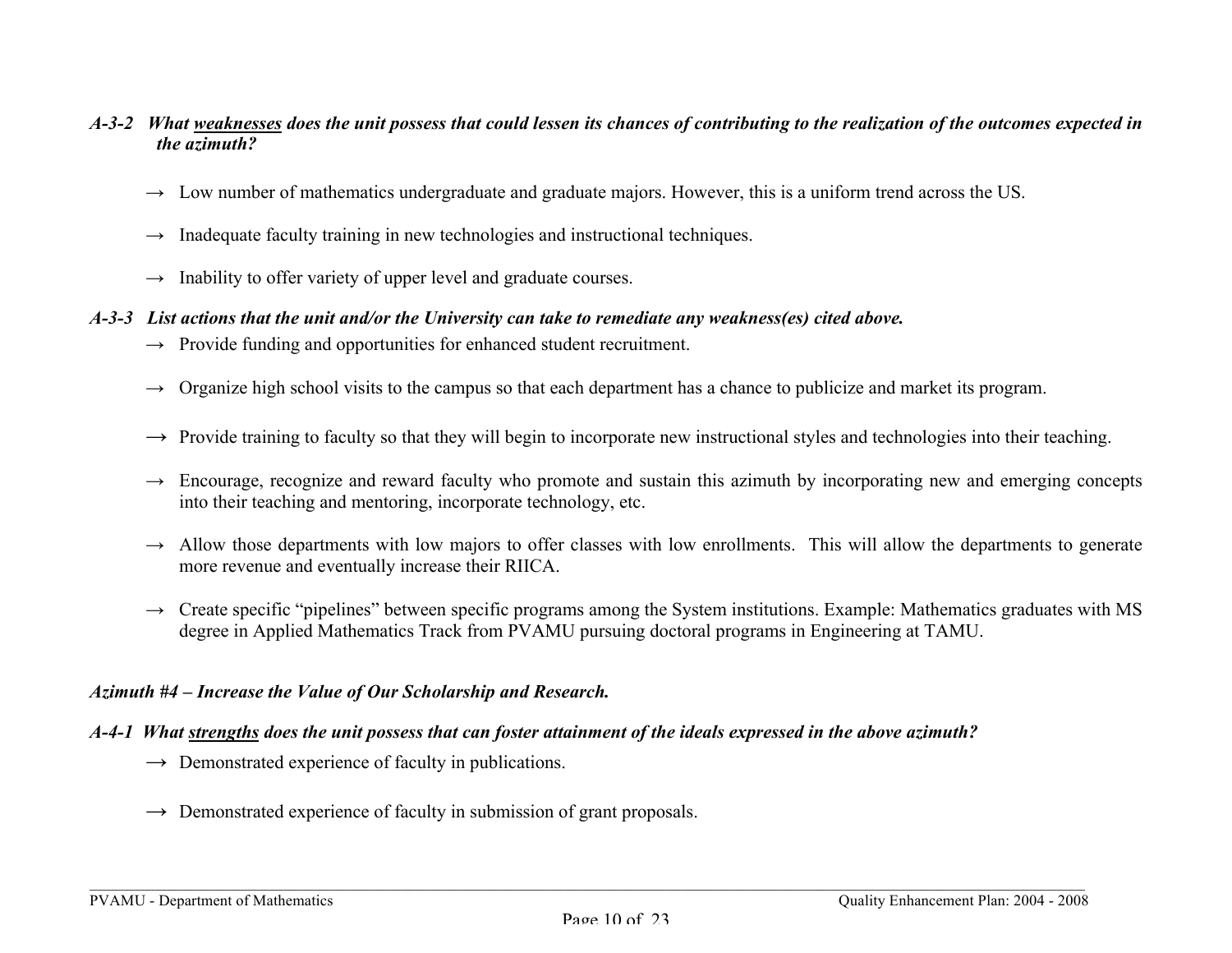$\rightarrow$  Enhanced expertise in the department via newly hired faculty

#### *A-4-2 What weaknesses does the unit possess that could lessen its chances of contributing to the realization of the outcomes expected in the azimuth.*

- → Several faculty members are not active in research. Need training and development opportunities and enforcing the annual evaluation instrument.
- $\rightarrow$  Inadequate start-up research funding.

#### *A-4-3 List actions that the unit and/or the University can take to remediate any weakness(es) cited above?*

- **→** Enhance research capabilities for all faculty.
- $\rightarrow$  Provide leave/development time on rotating basis for faculty to develop these capabilities.
- $\rightarrow$  Develop and submit more proposals for funding.
- $\rightarrow$  Provide start-up initiatives to non-research-active faculty members.

#### *Azimuth #5 – Serve Texas and Beyond: Anticipate and Solve Critical Problems.*

- *A-5-1 What strengths does the unit possess that can foster attainment of the ideals expressed in the above azimuth?*
	- *→* Demonstrated experience in preparing teachers for Texas and the nation's high schools.
	- *→* Demonstrated experience in preparing teachers for Texas and nation's two-year colleges.

#### *A-5-2 What weaknesses does the unit possess that could lessen its chances of contributing to the realization of the outcomes expected in the azimuth.*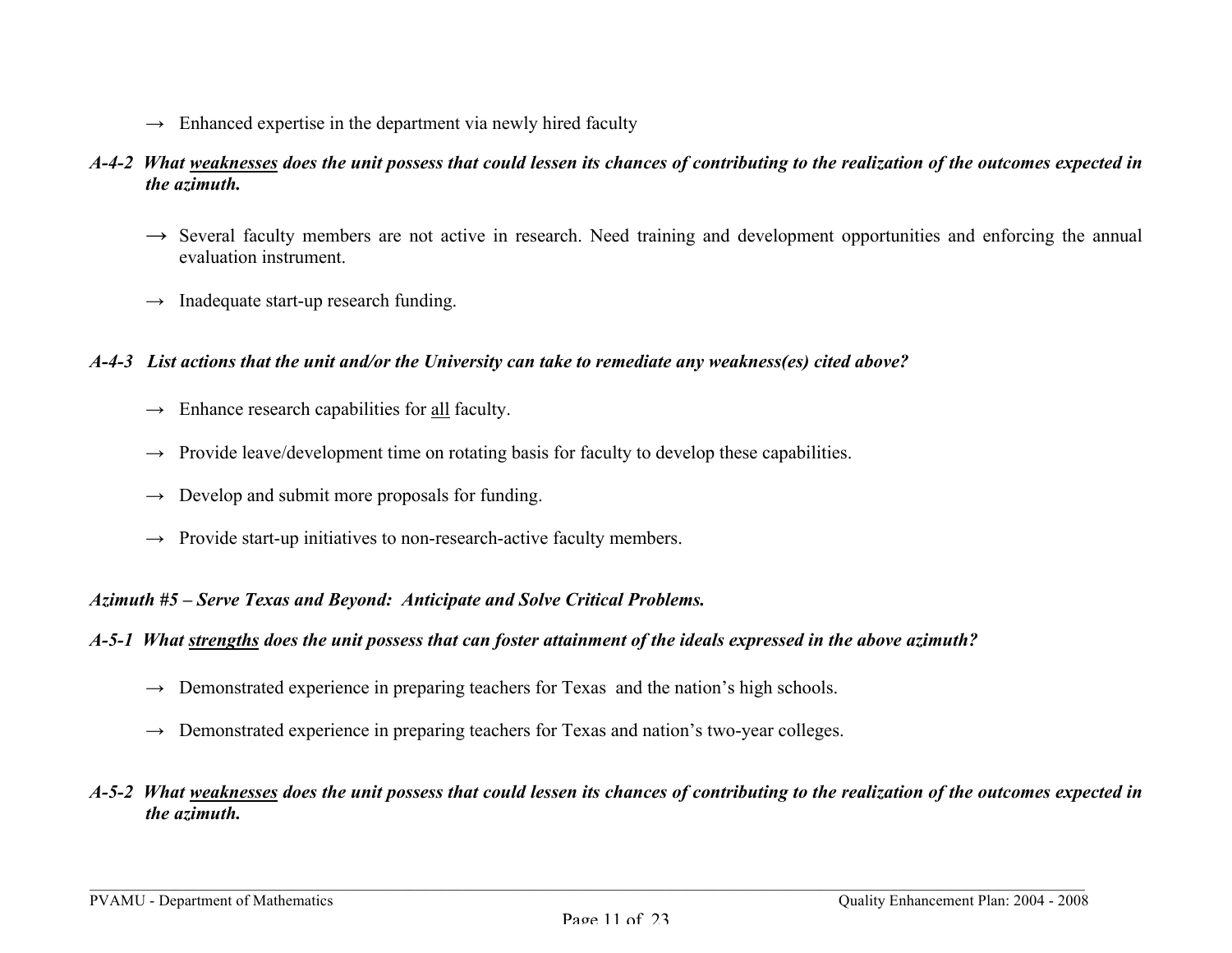- $\rightarrow$  Lack of an integrated effort for research enhancement and curricular development
- $\rightarrow$  Lack of awareness on part of most faculty of the need to change and adapt to the new millennium

#### *A-5-3 List actions that the unit and/or the University can take to remediate any weakness(es) cited above?*

- → Design and develop research capabilities and inter-disciplinary curricula so as to address and provide solutions to real world problems facing Texas and the US.
- $\rightarrow$  Expand on the Regents' Initiative, in particular the Academic Roadmap Project, to generate educational and research scholarship with partnerships among public and private institutions, corporate entities, communities, and government laboratories.

#### *Azimuth #6 – Enhance Acquisition of Resources and Maximize Their Effective Use.*

#### *A-6-1 What strengths does the unit possess that can foster attainment of the ideals expressed in the above azimuth?*

*→* Demonstrated expertise in proposal development and funding acquisition

#### *A-6-2 What weaknesses does the unit possess that could lessen its chances of contributing to the realization of the outcomes expected in the azimuth.*

- *→* Not all faculty are active in research
- $\rightarrow$  Lack of concerted effort towards external funds generation
- $\rightarrow$  Lack of incentives towards writing proposals for external funds

#### *A-6-3 List actions that the unit and/or the University can take to remediate any weakness(es) cited above?*

 $\rightarrow$  Make funds generation a major agenda for the department and the college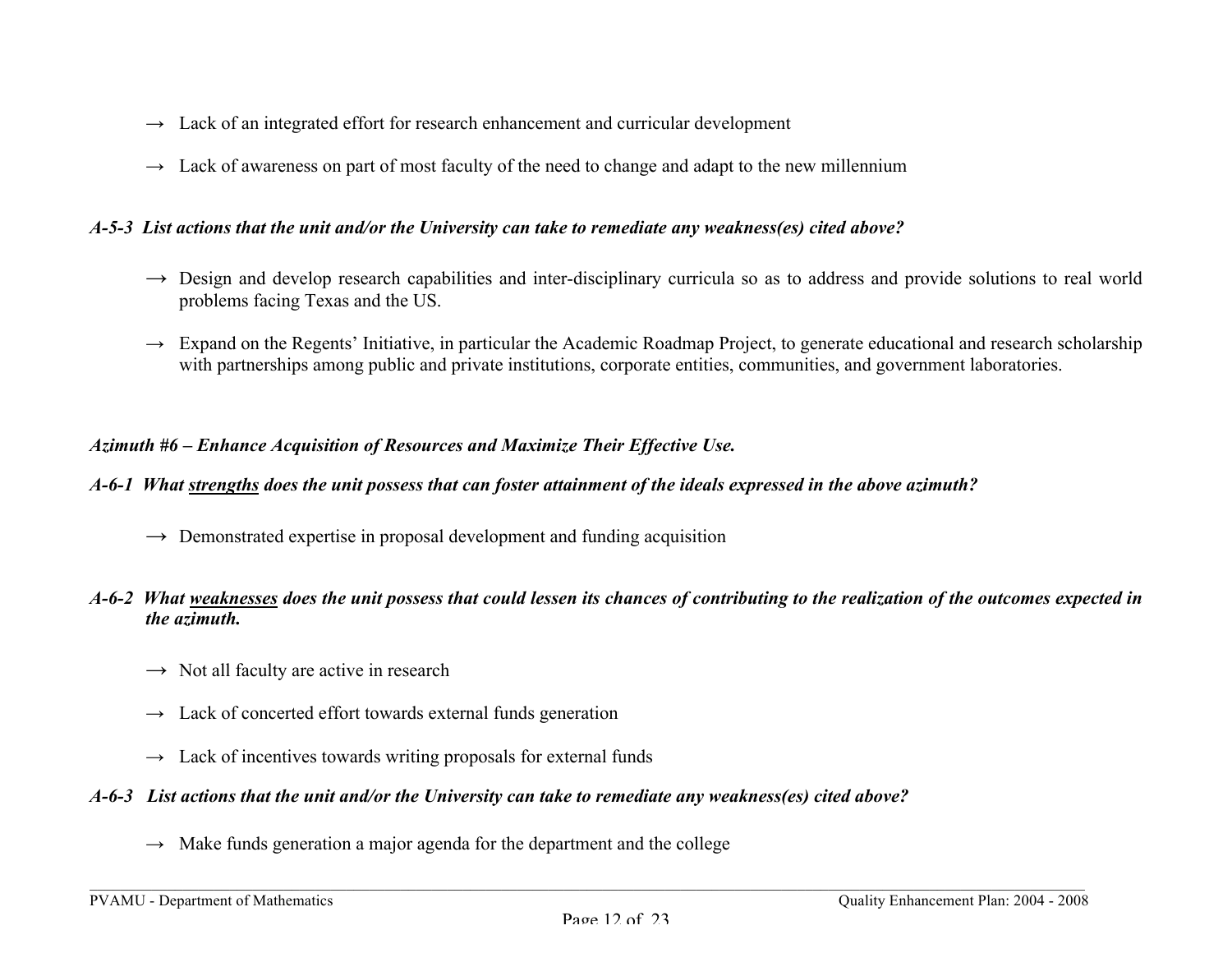- $\rightarrow$  Reduce personnel time waste on issues that can be handled with e-mail or shorter meetings.
- $\rightarrow$  Explore new approaches to funding for higher education.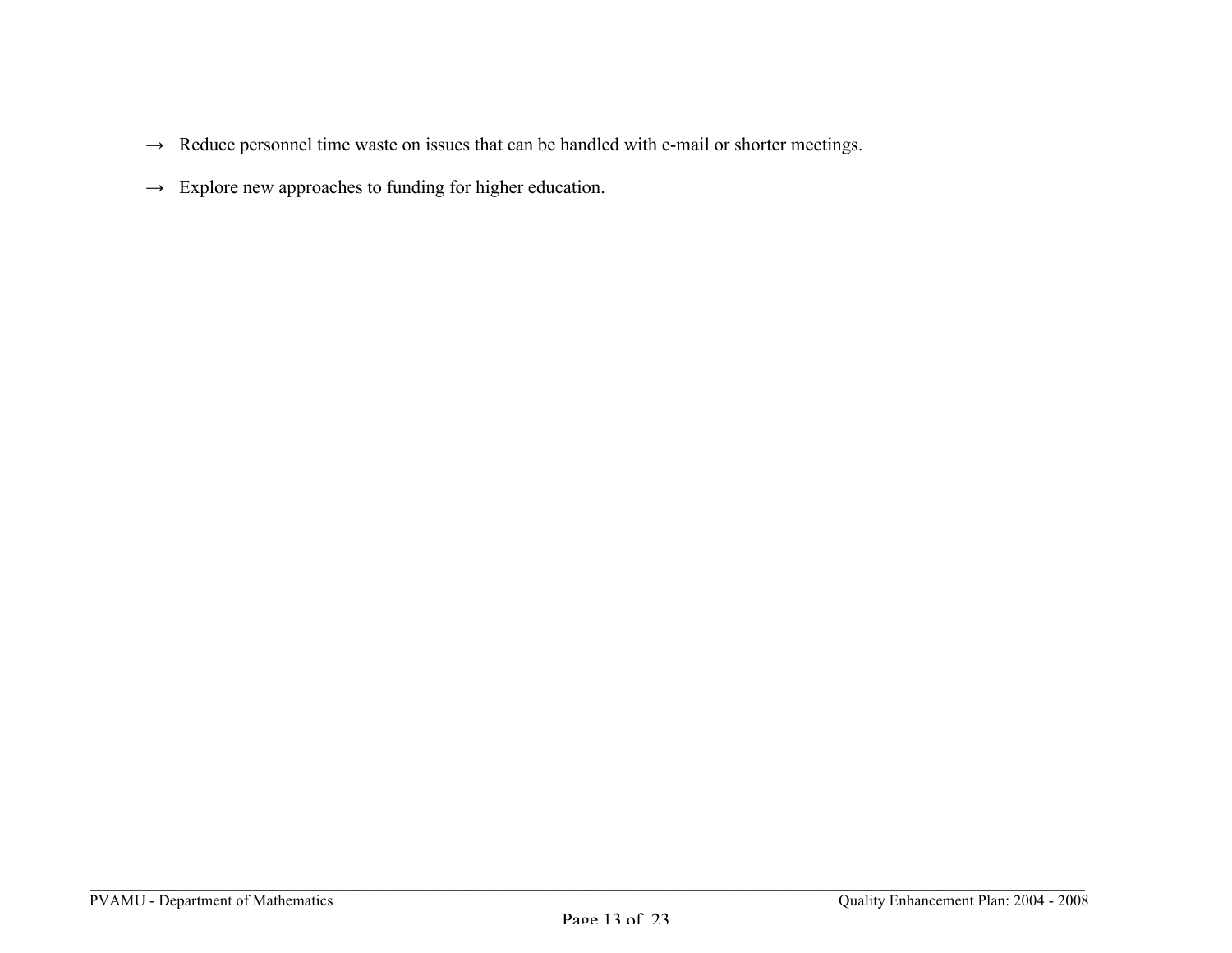### **PART IV. PRIORITY OBJECTIVES BY MAJOR UNIVERSITY GOALS 2004 - 2008**

| <b>GOAL AREA BY OBJECTIVES</b>                                                                                                                                                         | <b>Strategies</b>                                                                                                                                                                                                                                                                                                                                                                                   |
|----------------------------------------------------------------------------------------------------------------------------------------------------------------------------------------|-----------------------------------------------------------------------------------------------------------------------------------------------------------------------------------------------------------------------------------------------------------------------------------------------------------------------------------------------------------------------------------------------------|
| 1. Participation (U/G enrollment, outreach scholarships, etc.)                                                                                                                         |                                                                                                                                                                                                                                                                                                                                                                                                     |
| $ 1.1$ . Increase the number of majors in mathematics by 25% by fall<br>2005.                                                                                                          | 1.1.a Enhance recruitment from the university's summer programs.<br>$ 1.1.$ b Increase the number of scholarships for mathematics majors<br>and minors.                                                                                                                                                                                                                                             |
| 1.2. Make the Mathematics degree program more attractive.                                                                                                                              | 1.2.a Interact with parents to inform them of available opportunities<br>in education, financial support and provide technical<br>assistance.<br>1.2.b Expand on the outreach programs with more diverse<br>brochures, multi-media, and web-based presentations.<br>1.2.c Conduct workshops for high school students and their teachers<br>to increase the exposure to applications of mathematics. |
| 1.3. Strengthen existing and establish new collaborative<br>partnerships with schools and community colleges to increase<br>the number of teachers adequately prepared in mathematics. | 1.3.a Establish new and enhance existing academic pipelines for<br>mathematics graduates students into Ph. D. programs at<br>TAMUS member and other institutions.<br>1.3.b Build upon the Academic Roadmap Project to align the<br>curricula and other such preparatory programs with schools<br>and community colleges.<br>1.3.c Develop and submit proposals.                                     |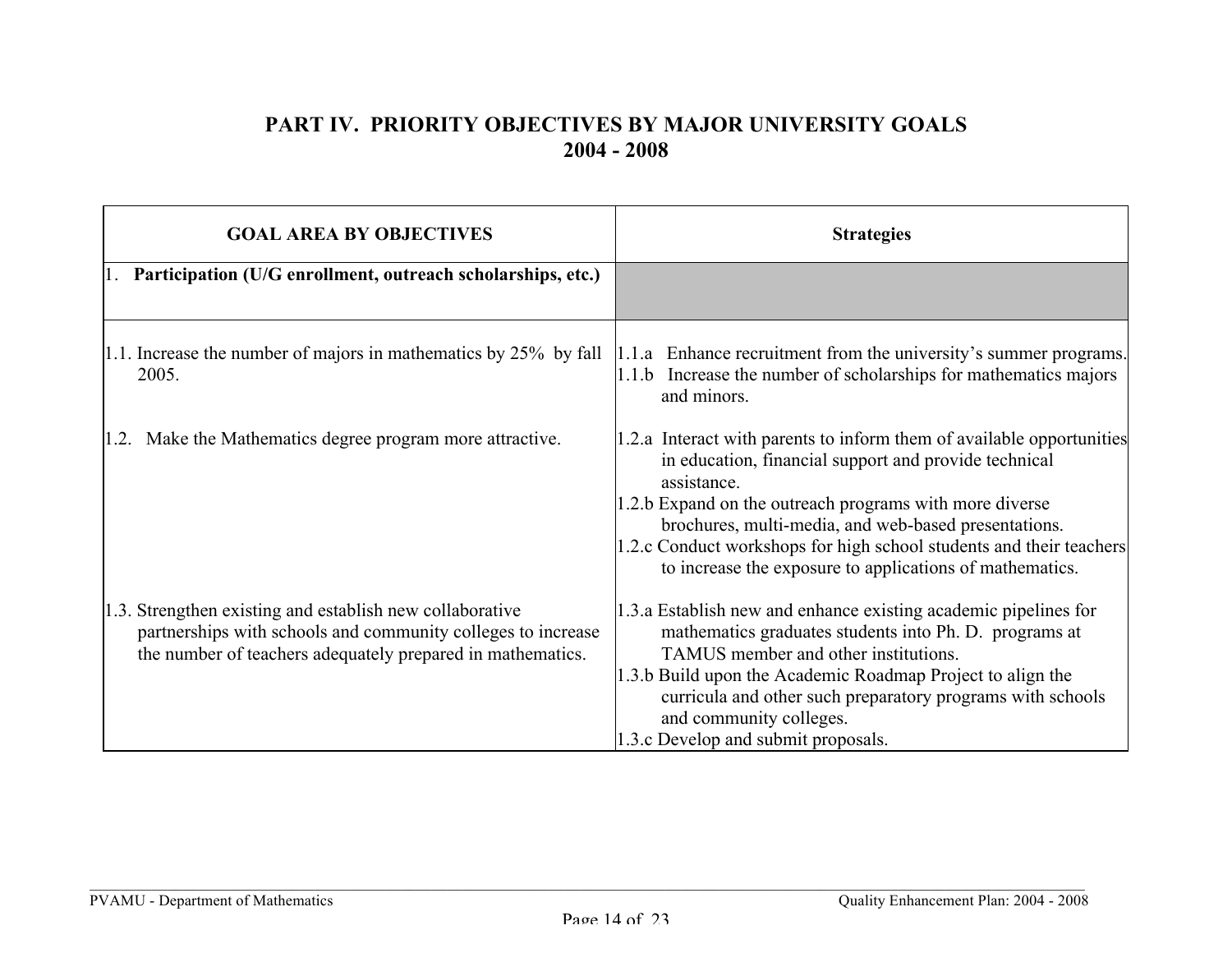| <b>GOAL AREA BY OBJECTIVES</b>                                                                                                                                       | <b>Strategies</b>                                                                                                                                                                                                                                                                                                                                                                                                                  |  |  |  |
|----------------------------------------------------------------------------------------------------------------------------------------------------------------------|------------------------------------------------------------------------------------------------------------------------------------------------------------------------------------------------------------------------------------------------------------------------------------------------------------------------------------------------------------------------------------------------------------------------------------|--|--|--|
| 2. Success (U/G SCH production, U/G degree production,<br>educator certification, production, developmental education<br>completers, leader/scholars produced, etc.) |                                                                                                                                                                                                                                                                                                                                                                                                                                    |  |  |  |
| 2.1 Increase production of graduates with mathematics as their<br>major or minor. Minimum three per year by fall 2007.                                               | 2.1.a Recruit more students into mathematics.<br>2.1.b Assess the degree programs.<br>2.1.c Enhance mathematics tutorial lab to provide state-of-the-art<br>preparation for all students enrolled in mathematics courses.<br>2.1.d Enhance mathematics research lab to provide state-of-the-art<br>preparation for all mathematics majors.<br>2.1.e Maintain mathematics Tutorial Lab.<br>2.1.f Maintain mathematics Research Lab. |  |  |  |
| 2.2 Provide better preparation for majors in computer science,<br>mathematics, engineering, technology, biology and<br>architecture.                                 | 2.2.a Enhance mathematics teaching by getting into more<br>applications.                                                                                                                                                                                                                                                                                                                                                           |  |  |  |
| 2.3 Increase the production of mathematics teachers.                                                                                                                 | 2.3.a Work with high schools students and teachers to continually<br>identify better student sin mathematic and enthusiastic about<br>becoming teachers.                                                                                                                                                                                                                                                                           |  |  |  |
| 2.4 Increase the production of SCHs in the Mathematics<br>Department, in particular, increase RIICA.                                                                 | 2.4.a Offer more courses at the junior, senior, and graduate levels.                                                                                                                                                                                                                                                                                                                                                               |  |  |  |
| 2.5 Increase number of mathematics majors well prepared for the<br>workforce of Texas and the nation.                                                                | 2.5.a Establish an educational Mentor-Protégé Program between the<br>department and business partners.                                                                                                                                                                                                                                                                                                                             |  |  |  |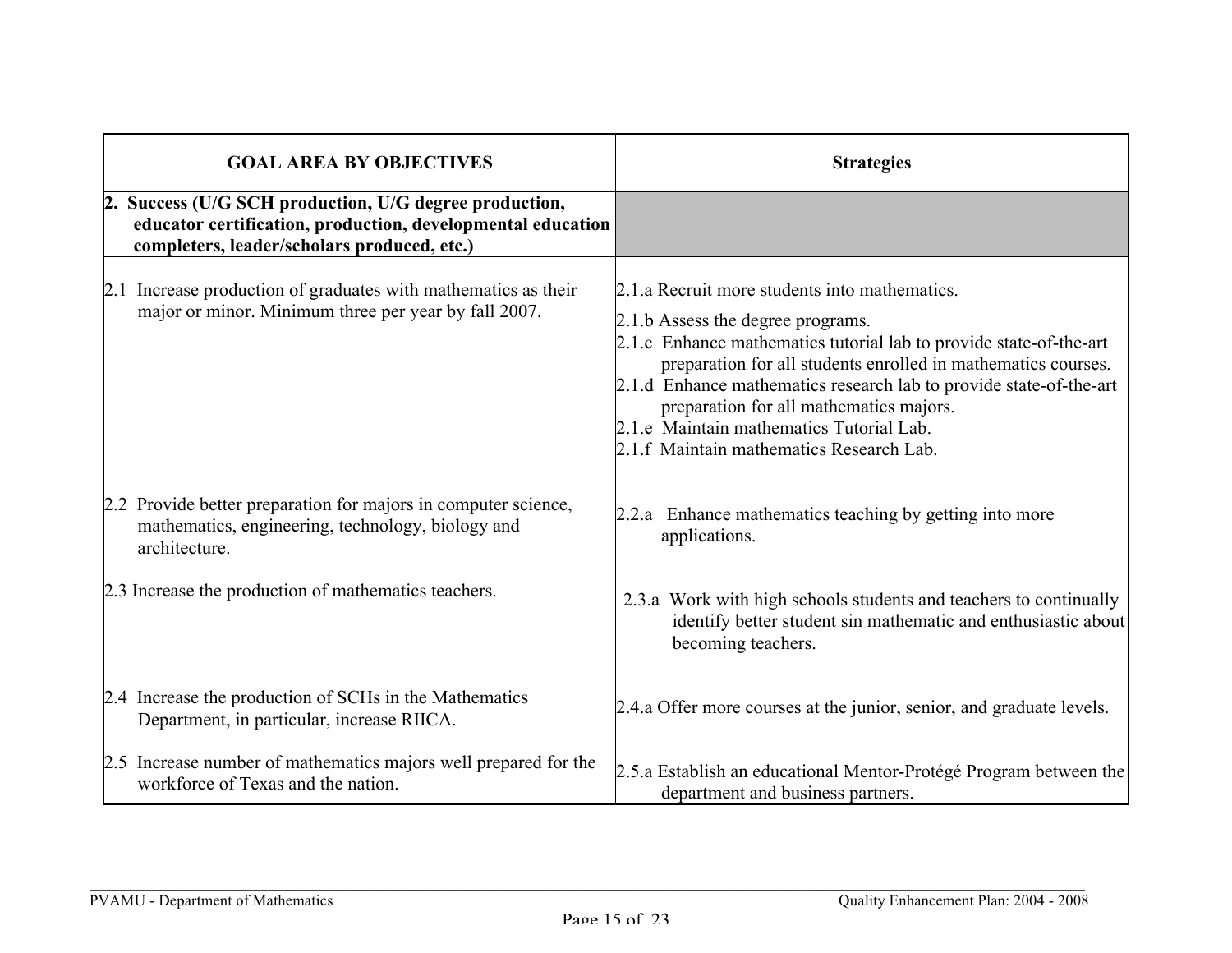| <b>GOAL AREA BY OBJECTIVES</b>                                                                                                                                                      | <b>Strategies</b>                                                                                  |  |  |  |  |  |
|-------------------------------------------------------------------------------------------------------------------------------------------------------------------------------------|----------------------------------------------------------------------------------------------------|--|--|--|--|--|
| 3. Excellence (e.g. licensure rates, graduate/professional school<br>admits, program accreditation, benchmark rankings,<br>placement of graduates, other measures of quality, etc.) |                                                                                                    |  |  |  |  |  |
| 3.2 Increase the number of mathematics majors entering graduate<br>programs in mathematics and related fields – especially<br>engineering and computer science.                     | 3.1.a Increase the enrollment and graduation rates in the Applied<br>mathematics Track.            |  |  |  |  |  |
| 4. Research (e.g. dollar amounts, number of grants, type/variety<br>of research/scholarly/creative work, etc.)                                                                      |                                                                                                    |  |  |  |  |  |
| 4.1 Increase the research funding in the Mathematics Department   4.1.a Identify potential opportunities and submit proposals to<br>by 20% by fall 2005.                            | federal and corporate agencies.<br>4.1.b Identify capabilities of faculty.                         |  |  |  |  |  |
|                                                                                                                                                                                     | 4.1.c Establish, with external funding, a research center of<br>excellence in applied mathematics. |  |  |  |  |  |
| 4.2 Increase the research activities in the department.                                                                                                                             | 4.2.a. Provide developmental and "retooling" opportunities for<br>faculty.                         |  |  |  |  |  |
|                                                                                                                                                                                     | 4.2.b Recruit faculty members who are research active.                                             |  |  |  |  |  |
| 4.3 Enhance the visibility of the department nationally.                                                                                                                            | 4.3.a Increase the number of publications in refereed journals.                                    |  |  |  |  |  |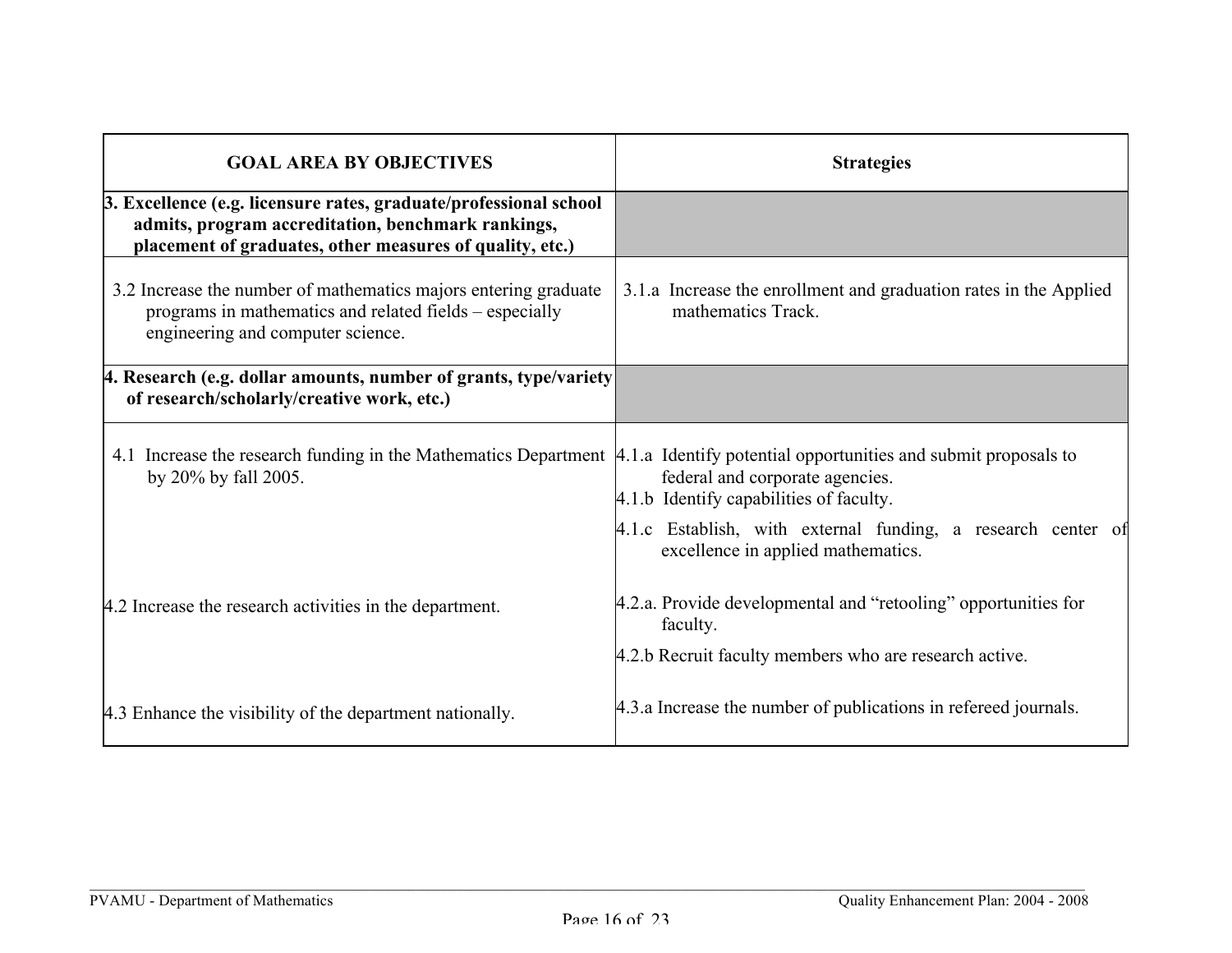| <b>GOAL AREA BY OBJECTIVES</b>                                                                                                        | <b>Strategies</b>                                                                                                                                                                                |  |  |  |  |
|---------------------------------------------------------------------------------------------------------------------------------------|--------------------------------------------------------------------------------------------------------------------------------------------------------------------------------------------------|--|--|--|--|
| 5. Service/Outreach (K-12 initiatives, summer enrichment<br>programs, small farm projects, continuing education<br>offerings, etc.)   |                                                                                                                                                                                                  |  |  |  |  |
| 5.1 Increase interactions with schools and community colleges.                                                                        | 5.1.a Continue visits to schools.<br>5.1.b Continue working with Regents' Initiative.<br>5.1.c Develop proposals such as the SMET.                                                               |  |  |  |  |
|                                                                                                                                       | 5.1.d Strengthen existing and create new articulation agreements<br>with community colleges and schools.                                                                                         |  |  |  |  |
| 5.2 Continue outreach activities in the department.                                                                                   | 5.2.a Obtain renewal for the Project SAIL.<br>5.2.b. Continue the SMET project.                                                                                                                  |  |  |  |  |
| 6. Engagement (outside class advising; mentoring; sharing,<br>motivating, and nurturing students, colleagues, others<br>served, etc.) |                                                                                                                                                                                                  |  |  |  |  |
| 6.1 Install a faculty professional development program.                                                                               | 6.1.a Send faculty to workshops and conferences.<br>6.1.b Propose a sabbatical program.<br>6.1.c Provide faculty with released time basis to develop<br>professional skills and write proposals. |  |  |  |  |
| 6.2 Enhance student advisement and mentoring practices.                                                                               | 6.2.a Set in place a well-defined advisement framework.<br>6.2.b Collaborate with existing student honors and professional<br>organizations to provide peer mentoring on an ongoing basis.       |  |  |  |  |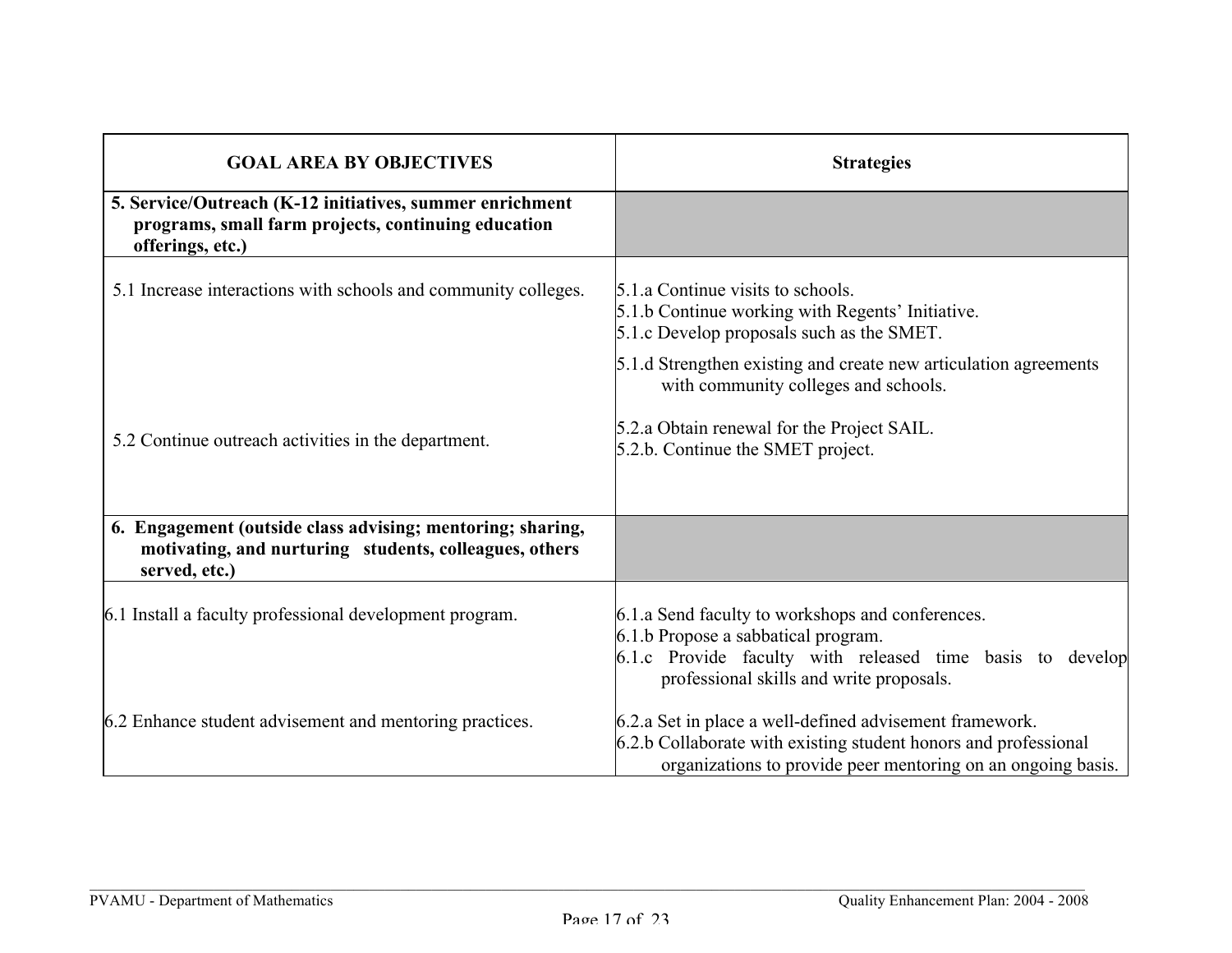| <b>GOAL AREA BY OBJECTIVES</b>                                                                                                               | <b>Strategies</b>                                                                                                                                        |
|----------------------------------------------------------------------------------------------------------------------------------------------|----------------------------------------------------------------------------------------------------------------------------------------------------------|
| 7. Technology (access, use, etc.)                                                                                                            |                                                                                                                                                          |
| 7.1 Continue to incorporate technology in mathematics courses.                                                                               | 7.1.a Assign textbooks which have web-based materials.                                                                                                   |
|                                                                                                                                              | 7.1.b Initiate web-based and distance education courses for junior,<br>senior, and graduate level mathematics courses.                                   |
| 7.2 Enhance the departmental web site and web capabilities.                                                                                  | 7.2.a Continually update faculty webpages and capabilities.<br>7.2.b Use the web as a source of supplementary materials for every<br>course.             |
| 8. Planning (organization, operating procedures, scheduling,<br>budgeting, etc.)                                                             |                                                                                                                                                          |
| 8.1 Incorporate technology into all of the department's operations<br>and activities.                                                        | 8.1.a Conduct departmental business and assignments<br>electronically.                                                                                   |
| 8.2 Increase the effectiveness and efficiency of the department.                                                                             | 8.2.a Continually assess the processes and reduce waste by<br>conducting business process reengineering (BPR).                                           |
| 8.3 Assess, on a periodic basis, the curriculum and the degree<br>program to ensure their relevance to the needs of Texas and the<br>nation. | 8.3.a Form an Assessment Committee from the university, the<br>System and external environment (industry, the community<br>and government laboratories). |
|                                                                                                                                              | 8.3.b Obtain feedback from this committee to continually improve<br>the curriculum and the program.                                                      |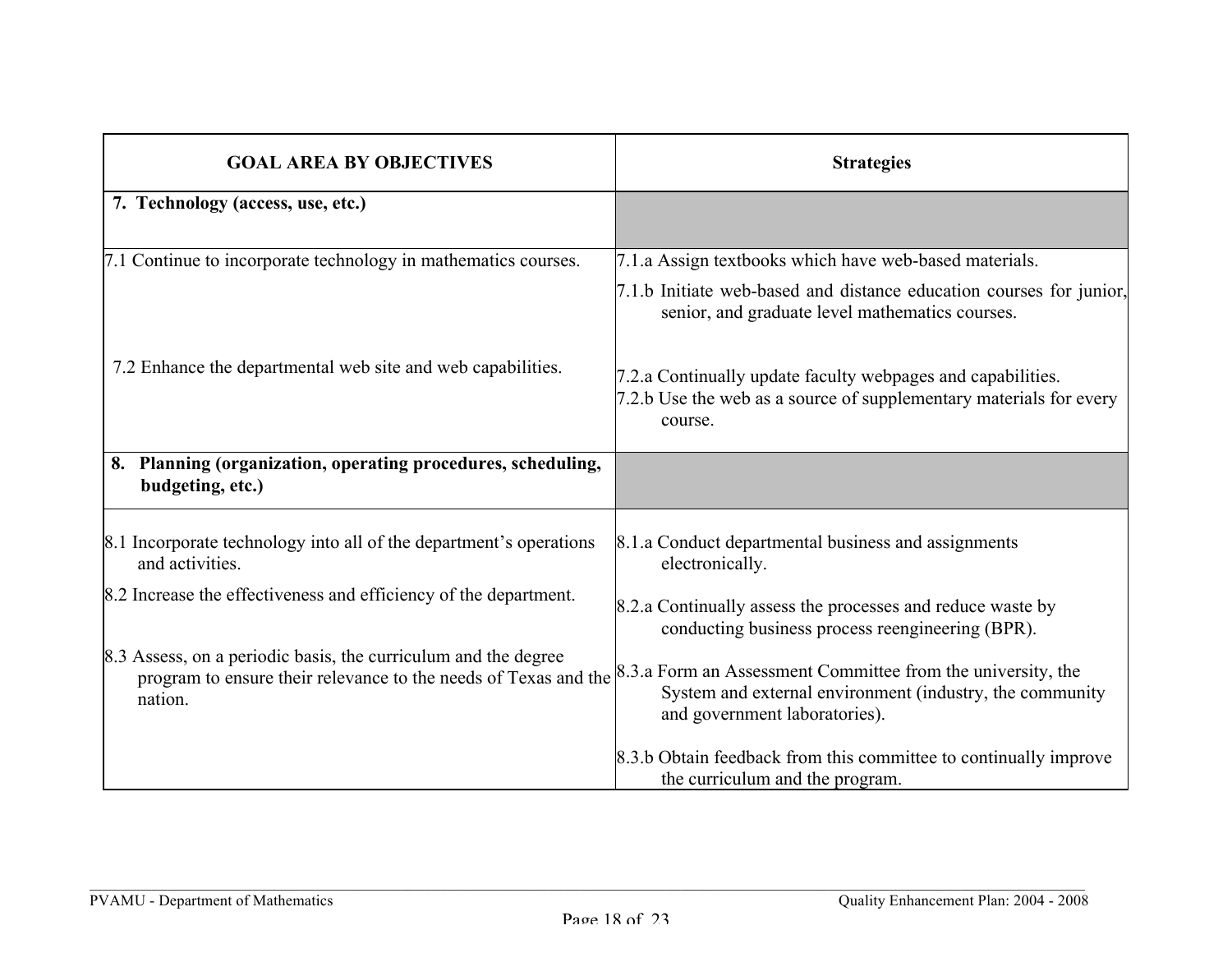## **PART V. STRATEGIES BY NEW FUNDING REQUIREMENTS** 2004 – 2008

| <b>Strategies by Priority Goals</b>                                                                                                                                                       | <b>Projected Funding Requirements</b> |                               |       |             | <b>Funding</b><br><b>Source</b>  |
|-------------------------------------------------------------------------------------------------------------------------------------------------------------------------------------------|---------------------------------------|-------------------------------|-------|-------------|----------------------------------|
|                                                                                                                                                                                           |                                       | 2004-2005 2005-2006 2006-2007 |       | 2007-2008   |                                  |
| 1.1.a Enhance recruitment from the university's summer programs.<br>1.1.b Increase the number of scholarships for mathematics majors and minors.                                          | \$30K                                 | \$30K                         | \$30K | \$30K       | <b>NSF</b><br>ED<br><b>PVAMU</b> |
| 1.2.a Interact with parents to inform them of available opportunities in<br>education, financial support and provide technical assistance.                                                | \$2K                                  | \$2K                          | \$2K  | \$2K        | Local                            |
| 1.2.b Expand on the outreach programs with more diverse brochures, multi-<br>media, and web-based presentations.                                                                          | \$20K                                 | \$5K                          | \$20K | \$5K        | Local/<br>Private                |
| 1.2.c Conduct workshops for high school students and their teachers to<br>increase the exposure to mathematics.                                                                           | <b>\$5K</b>                           | \$5K                          | \$5K  | <b>\$5K</b> | Local/<br>Private                |
| 1.3.a Establish new and enhance existing academic pipelines for mathematics<br>undergraduates into graduate our programs and graduate students at<br>TAMUS member and other institutions. |                                       |                               |       |             |                                  |
| 1.3.b Build upon the Academic Roadmap Project to align the curricula and<br>other such preparatory programs with schools and community colleges.                                          |                                       |                               |       |             |                                  |
| 1.3.c Develop and submit proposals                                                                                                                                                        |                                       |                               |       |             |                                  |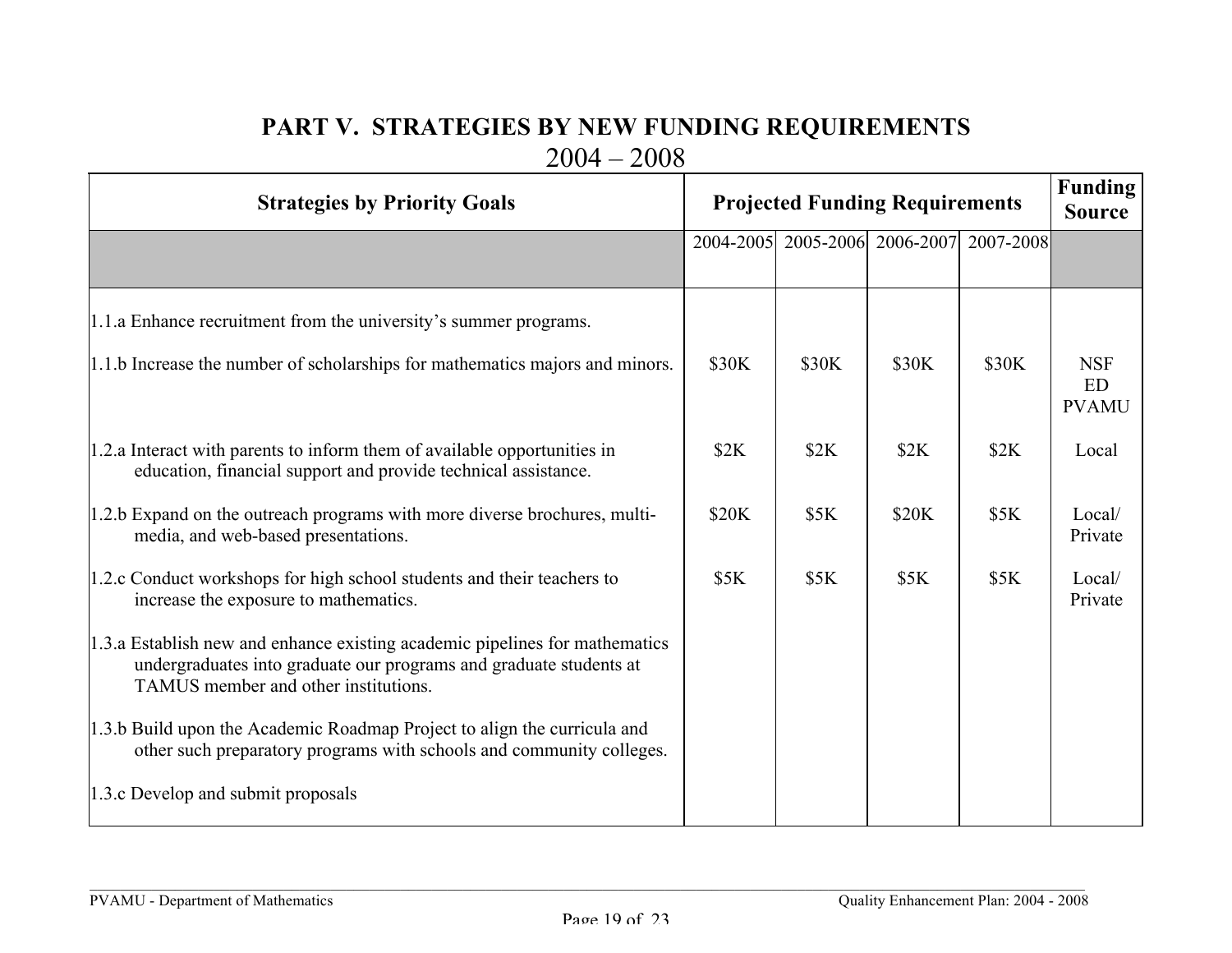| \$30K  | \$15K                                                                    | \$15K        | \$20K | NSF/<br>Local             |
|--------|--------------------------------------------------------------------------|--------------|-------|---------------------------|
|        | \$15K                                                                    | \$15K        | \$15K | <b>NSF/DE</b>             |
| \$2K   | \$2K                                                                     | \$2K         | \$2K  | <b>PVAMU</b>              |
|        |                                                                          |              |       |                           |
|        |                                                                          |              |       |                           |
|        |                                                                          |              |       |                           |
|        |                                                                          |              |       |                           |
|        |                                                                          |              |       |                           |
|        |                                                                          |              |       |                           |
| \$200K | \$50K                                                                    | <b>\$60K</b> | \$50K | <b>NASA</b><br><b>NSF</b> |
|        | 4.1.c Establish, with external funding, an applied mathematics center of |              |       |                           |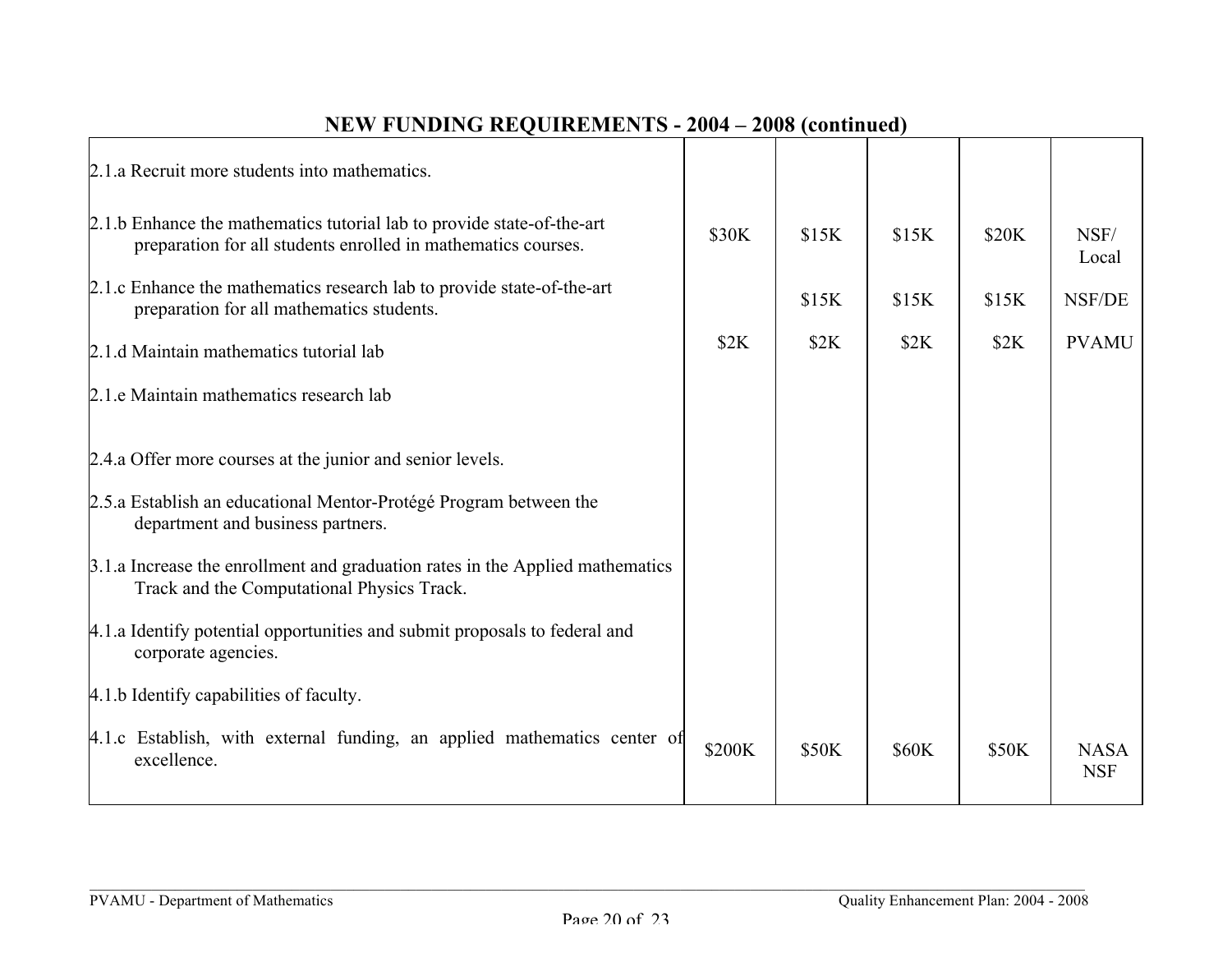| 4.2.a Provide developmental and "retooling" opportunities for faculty.                                   | \$30K | \$30K | \$30K | \$30K | Local        |
|----------------------------------------------------------------------------------------------------------|-------|-------|-------|-------|--------------|
| 4.2.b Recruit faculty with expertise in areas applied mathematics and statistics.                        |       |       |       |       |              |
| 4.3.a Increase the number of publications in refereed journals.                                          |       |       |       |       |              |
| 5.1.a Continue visits to schools.                                                                        |       |       |       |       |              |
| 5.1.b Continue working with Regents' Initiative.                                                         |       |       |       |       |              |
| 5.1. C Develop proposals.                                                                                |       |       |       |       |              |
| 5.1.d Strengthen existing and create new articulation agreements with<br>community colleges and schools. |       |       |       |       |              |
| 5.2.a Obtain renewal for the Project SAIL                                                                | \$10K | \$10K | \$10K | \$10K | <b>THECB</b> |
| 5.2.b Continue the summer mathematics program.                                                           |       |       |       |       | <b>NSF</b>   |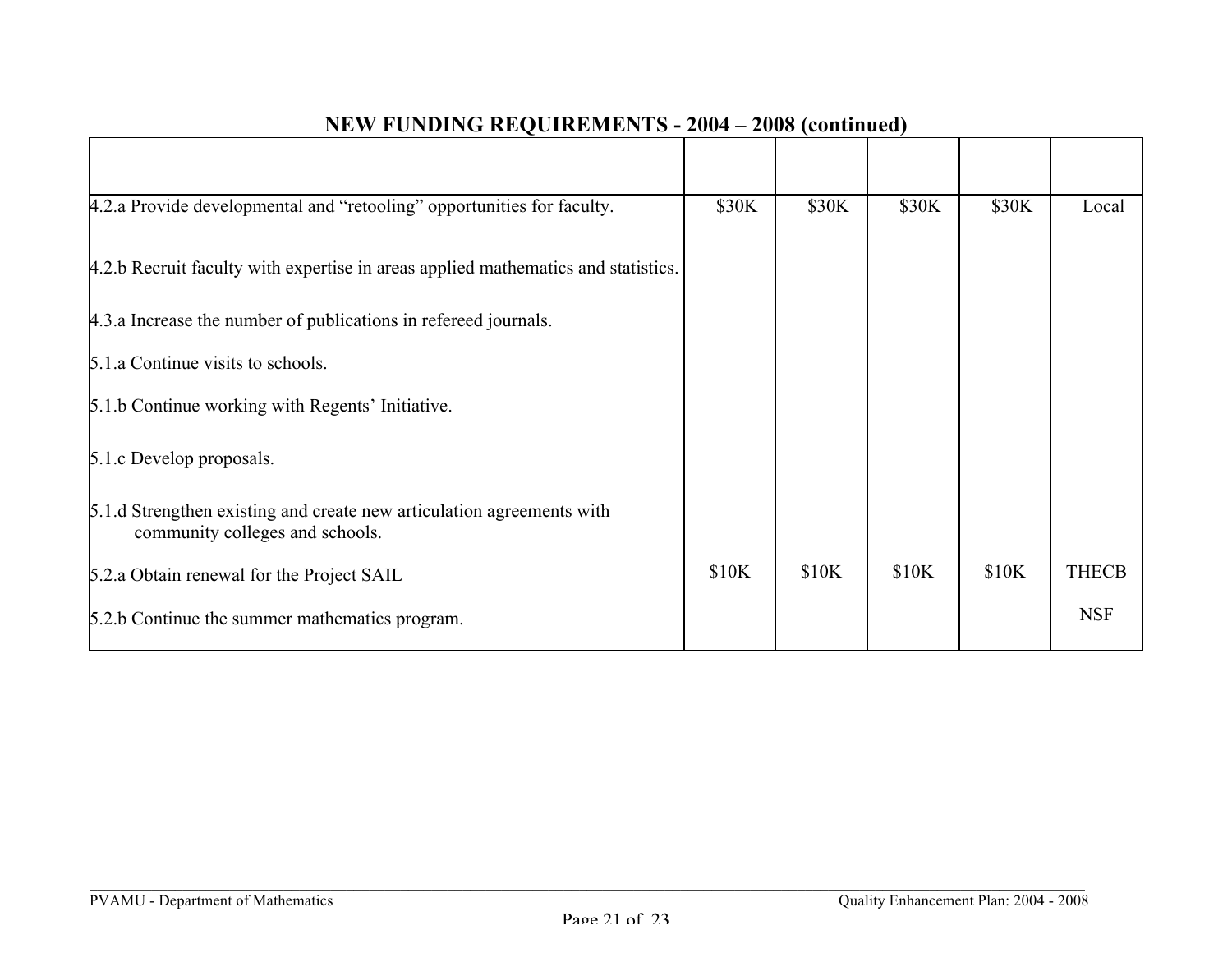| 6.1.a Send faculty to workshops and conferences.                                                                                | \$20K | \$20K | \$20K | \$20K | Local     |
|---------------------------------------------------------------------------------------------------------------------------------|-------|-------|-------|-------|-----------|
| 6.1.b Propose a sabbatical program.                                                                                             |       |       |       |       |           |
| 6.1.c Provide faculty with released time basis to develop professional skills and<br>write proposals.                           |       |       |       |       |           |
| 6.2.a Set in place a well-defined advisement framework.                                                                         |       |       |       |       |           |
| 6.2.b Collaborate with existing student honors and professional organizations<br>to provide peer mentoring on an ongoing basis. |       |       |       |       |           |
|                                                                                                                                 |       |       |       |       |           |
| 7.1.a Assign textbooks which have web-based materials.                                                                          |       |       |       |       |           |
| 7.1.b Implement the Applied mathematics Center.                                                                                 |       |       |       |       |           |
| 7.1.c Initiate web-based and distance education courses for junior, senior, and<br>graduate level mathematics courses.          | \$30K | \$30K | \$30K | \$30K | NSF/Local |
| 7.2.a Continually update faculty webpages and capabilities.                                                                     |       |       |       |       |           |
| 7.2.b Use the web for supplementary materials for every course.                                                                 |       |       |       |       |           |